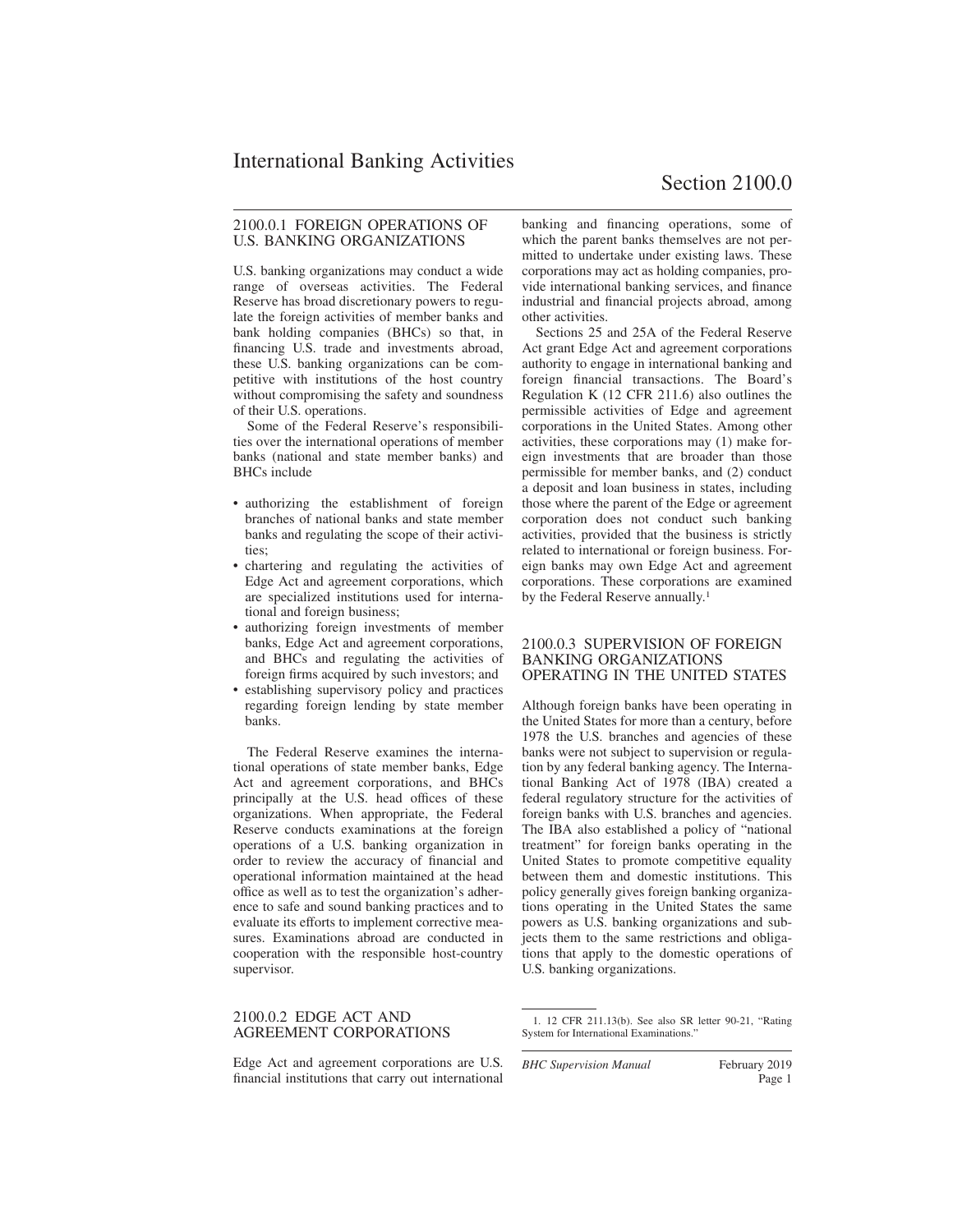The Foreign Bank Supervision Enhancement Act of 1991 (FBSEA) increased the responsibility and the authority of the Federal Reserve to regularly examine the U.S. operations of foreign banks. Under the FBSEA, U.S. branches and agencies of foreign banks must be examined on-site at least once every 12 months, although this period may be extended to 18 months if the branch or agency meets certain criteria.<sup>2</sup> Supervisory actions resulting from examinations may be taken by the Federal Reserve alone or in conjunction with other agencies. Representative offices of these institutions are also subject to examination by the Federal Reserve.<sup>3</sup>

The Federal Reserve coordinates the supervisory program for the U.S. operations of foreign banking organizations with other federal and state banking agencies. Since a foreign banking organization may have both federally chartered and state-chartered offices in the United States, the Federal Reserve plays a key role in assessing the condition of the organization's entire U.S. operations and the foreign banking organization's ability to support its U.S. operations.

In 2014, the Federal Reserve Board approved a final rule required by section 165 of the Dodd-Frank Act (which also requires enhanced prudential standards for large U.S. BHCs) to strengthen supervision and regulation of foreign banking organizations.<sup>4</sup> The final rule recognized that the U.S. operations of foreign banking organizations had become increasingly complex, interconnected, and concentrated, and established a number of enhanced prudential standards for foreign banking organizations to help increase the resiliency of their operations. The requirements of the final rule will bolster the capital and liquidity positions of the U.S. operations of foreign banking organizations and promote a level playing field among all banking firms operating in the United States. A foreign banking organization with U.S. non-branch assets of \$50 billion or more is required to establish an intermediate holding company over its U.S. subsidiaries, which will facilitate consistent supervision and regulation of the U.S. operations of the foreign bank.<sup>5</sup> The foreign-owned U.S. intermediate holding company is generally subject to the same risk-based and leverage capital standards applicable to U.S. BHCs. The intermediate holding companies are also subject to the Federal Reserve's rules pertaining to regular capital plans and stress testing.

2. 12 CFR 211.26(c).

<sup>4.</sup> See 79 Fed. Reg. 17,240 (March 27, 2014) and the Federal Reserve Board's Regulation YY (12 CFR part 252); and Dodd-Frank Act, Pub. L. No. 111-203, July 21, 2010; 124 Stat. 1376.

<sup>5.</sup> The Economic Growth, Regulatory Relief, and Consumer Protection Act (EGRRCPA) increases the \$50 billion asset threshold in section 165 in two stages. Immediately on the date of enactment, bank holding companies with total consolidated assets of less than \$100 billion were no longer subject to section 165.6. Eighteen months after the date of enactment, the threshold is raised to \$250 billion. EGRRCPA also provides that the Board may apply any enhanced prudential standard to bank holding companies between \$100 billion and \$250 billion in total consolidated assets. See the Board's July 6, 2018, ["Statement regarding the impact of the Eco](https://www.federalreserve.gov/newsevents/pressreleases/files/bcreg20180706b1.pdf)[nomic Growth, Regulatory Relief, and Consumer Protection](https://www.federalreserve.gov/newsevents/pressreleases/files/bcreg20180706b1.pdf) Act (EGRRCPA).'

<sup>3. 12</sup> CFR 211.26(a)2.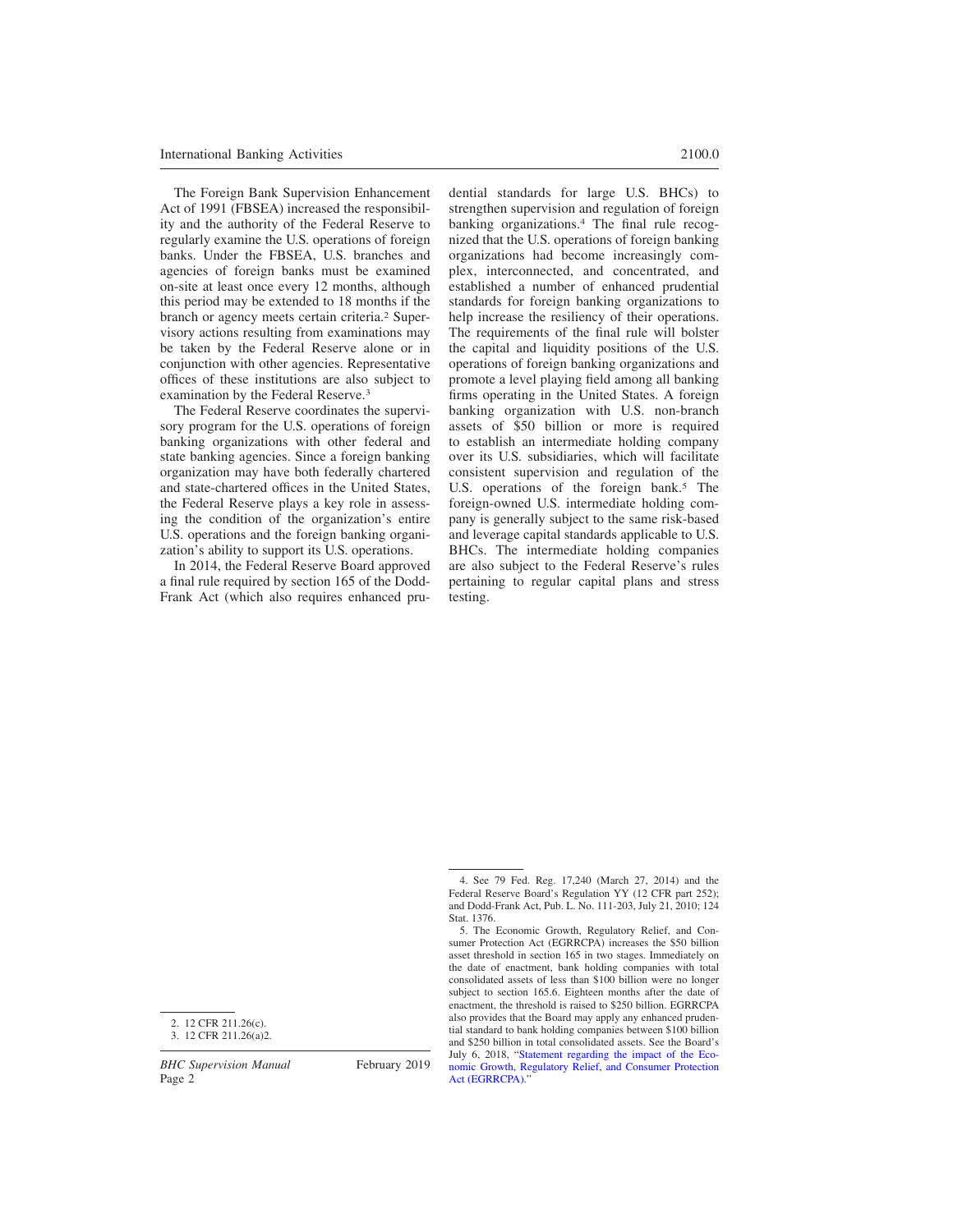### *WHAT'S NEW IN THIS REVISED SECTION*

*This section has been updated for the various types of formal supervisory actions—corrective actions (i.e., cease and desist orders (including placing limits on the activities or functions of a BHC or institution-affiliated party), written agreements, suspensions (also removals and prohibitions), nonbank activity termination, violations of orders and written agreements, civilmoney penalties (revised penalty amounts), etc.*

*In addition, the cease-and-desist order discussion has been expanded to include what an order may require from a BHC or person, and it provides a discussion of the nature of affirmative actions by a BHC or person that may need to be taken to restore the BHC to a safe and sound condition. The prohibition and removal discussion has been expanded to detail what entities or individuals that the Board may take action against. It also discusses the prohibition against any individual who has been convicted of a crime involving dishonesty, breach of trust, or money laundering, from serving, participating in, or owning or controlling a BHC, bank or nonbank subsidiary, or any affiliate thereof without the prior approval of the FDIC or in certain cases, the Federal Reserve Board. The discussion on indemnifications and payments includes a detailed discussion of the provisions of section 18(k) of the FDI Act and the FDIC's regulation on indemnification agreements and payments. The definition of a prohibited indemnification payment is included.*

#### 2110.0.1 STATUTORY TOOLS FOR FORMAL SUPERVISORY ACTION

Statutory tools are available to the Federal Reserve Board if formal supervisory action is warranted against a bank holding company (BHC) or nonbank subsidiaries, or against certain individuals associated with them. The objective of formal actions is to correct practices that the regulators believe to be unlawful, unsafe, or unsound. The initial consideration and determination of whether formal action is required usually results from an inspection. This section discusses the following topics:

- 1. Board jurisdiction under the law
- 2. actions or practices that may trigger the statutory remedies
- 3. Board staff procedures
- 4. the elements of a corrective order
- 5. temporary orders
- 6. written agreements
- 7. suspensions and removals
- 8. enforcement of orders
- 9. civil money penalties
- 10. termination of certain nonbank subsidiary activities or ownership

### 2110.0.2 TYPES OF CORRECTIVE ACTIONS

Generally, under section 8 of the Federal Deposit Insurance Act (FDI Act), 12 U.S.C. 1818(b), the Board may use its cease and desist authority and other enforcement tools against  $(1)$  a BHC<sup>1</sup>,  $(2)$  a nonbank subsidiary of a BHC, and (3) any institution-affiliated party. The term ''institution-affiliated party'' includes any director, officer, employee, controlling shareholder (other than a BHC), or agent, and any other person who has filed or is required to file a change in control notice. It also includes any shareholder, consultant, joint venture partner, or any other person who participates in the conduct of the affairs of a BHC or nonbank subsidiary, as well as any independent contractor, including attorneys, appraisers, and accountants who knowingly or recklessly participates in any violation of law or regulation, breach of fiduciary duty, or unsafe or unsound practice that causes (or is likely to cause) more than a minimal financial loss to, or a significant adverse effect on, an institution.<sup>2</sup> The Board's jurisdiction over an institution-affiliated party extends for up to six years after the party's resignation, termination of employment, or separation caused by the closing of a financial institution, provided that any notice (such as a notice of intent to remove from office and of prohibition) is served on the party before the end of a six-year period.

<sup>1.</sup> The Board's authority under 12 U.S.C. 1818 also extends to savings and loan holding companies, their nonbank subsidiaries, and their institution-affiliated parties.

<sup>2.</sup> The Board is authorized to issue regulations further defining which individuals should be considered institutionaffiliated parties. Similarly, the Board may determine whether an individual is an institution-affiliated party on a case-bycase basis (see 12 U.S.C. 1813(u)).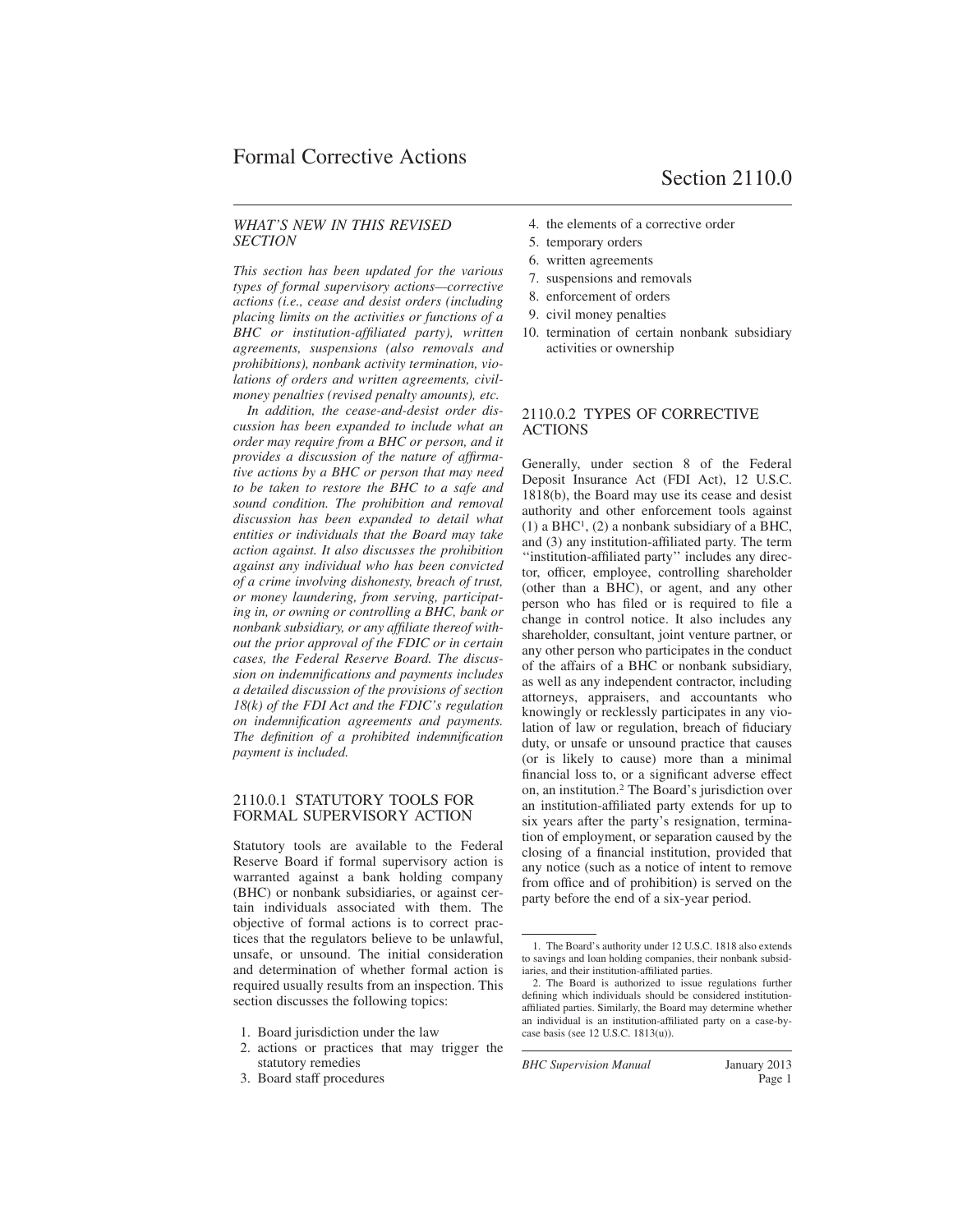# 2110.0.2.1 Cease and Desist Orders

Generally, under 12 U.S.C. 1818(b), the Board may use its cease and desist authority against a BHC and any institution-affiliated party when it finds that the entity or party is engaging, has engaged, or is about to engage in (1) a violation of law, rule, or regulation; (2) a violation of a condition imposed in writing by the Board in connection with the granting of any application or any written agreement; or (3) an unsafe or unsound practice in conducting the business of the institution. Section 12 U.S.C. 1818(b)(3) makes clear that the cease and desist authority applies to BHCs and Edge and agreement corporations, as well as to all institution-affiliated parties associated with them.

A cease and desist order may require the BHC or person subject to the order to (1) cease and desist from the practices or violations or (2) take affirmative action to correct the violations or practices. Affirmative actions include actions necessary to restore the BHC to a safe and sound condition, such as measures to improve the BHC's consolidated capital, restricting dividends and new debt to conserve the BHC's assets so it can serve as a source of strength to the bank; employ qualified officers or employees; and any other action the Board determines to be appropriate. An individual may be required to reimburse the company for unauthorized or improper payments received, or both.

Most cease and desist orders are issued by consent. When Board staff, in conjunction with the appropriate Reserve Bank, determines that a cease and desist action is necessary, the BHC or party is permitted an opportunity to consent to the issuance of the order without the need for the issuance of a notice of charges and a contested administrative hearing. Board staff drafts the proposed cease and desist order and, with Reserve Bank staff, presents it to the BHC or individual for consent. BHCs and individuals are advised that they may have legal counsel present at all meetings with Board or Reserve Bank staff concerning formal supervisory actions. If the parties voluntarily agree to settle the case by the issuance of a consent cease and desist order, the proposed consent order will be presented to senior Board officials for approval, at which time the order will be final and binding.

When a BHC or person fails to consent to a cease and desist order, the Board may issue a notice of charges and of hearing to the entity or party. The notice of charges contains a detailed statement describing the facts constituting the alleged violations or unsafe or unsound practices. The issuance of the notice of charges and of hearing<sup>3</sup> starts a formal process that includes the convening of a public administrative hearing to be conducted before an administrative law judge, appointed by the Board. After the hearing, the judge makes a recommended decision to the Board. A hearing must be held within 30 to 60 days of service of the notice of charges, unless a later date is set by the administrative law judge. After the Board considers the record of the proceeding, including the administrative law judge's recommended decision, it determines whether to issue a final cease and desist order. BHCs and individuals who are subject to cease and desist orders that were issued as a result of contested proceedings may appeal the Board's issuance of the order to the appropriate federal court of appeals.

# 2110.0.2.2 Temporary Cease and Desist **Orders**

If a violation or threatened violation of law, rule, or regulation, or if engaging in an unsafe or unsound practice that is specified in the notice of charges is likely to cause the insolvency of a BHC or its subsidiary bank, weaken the condition of the BHC, cause a significant dissipation in earnings, or otherwise seriously prejudice the interests of subsidiary bank's depositors before the completion of the proceedings (initiated by the issuance of the notice of charges), the Board may, in conjunction with issuing a notice of charges, issue a temporary cease and desist order against the BHC or an institution-affiliated party to effect immediate correction (pursuant to 12 U.S.C. 1818(c)).

The Board may also issue a temporary order if it determines that a BHC's or nonbank subsidiary's books and records are so incomplete or inaccurate that the Board is unable to determine, through the normal supervisory process, the BHC's or nonbank subsidiary's financial condition or the details or purpose of any transaction that may have a material effect on the BHC's condition. The temporary order may require the BHC or nonbank subsidiary to take the same corrective actions as a cease and desist order. The advantage of issuing a temporary cease and

<sup>3.</sup> A private hearing may be held if the Board determines that holding a public hearing would be contrary to the public interest.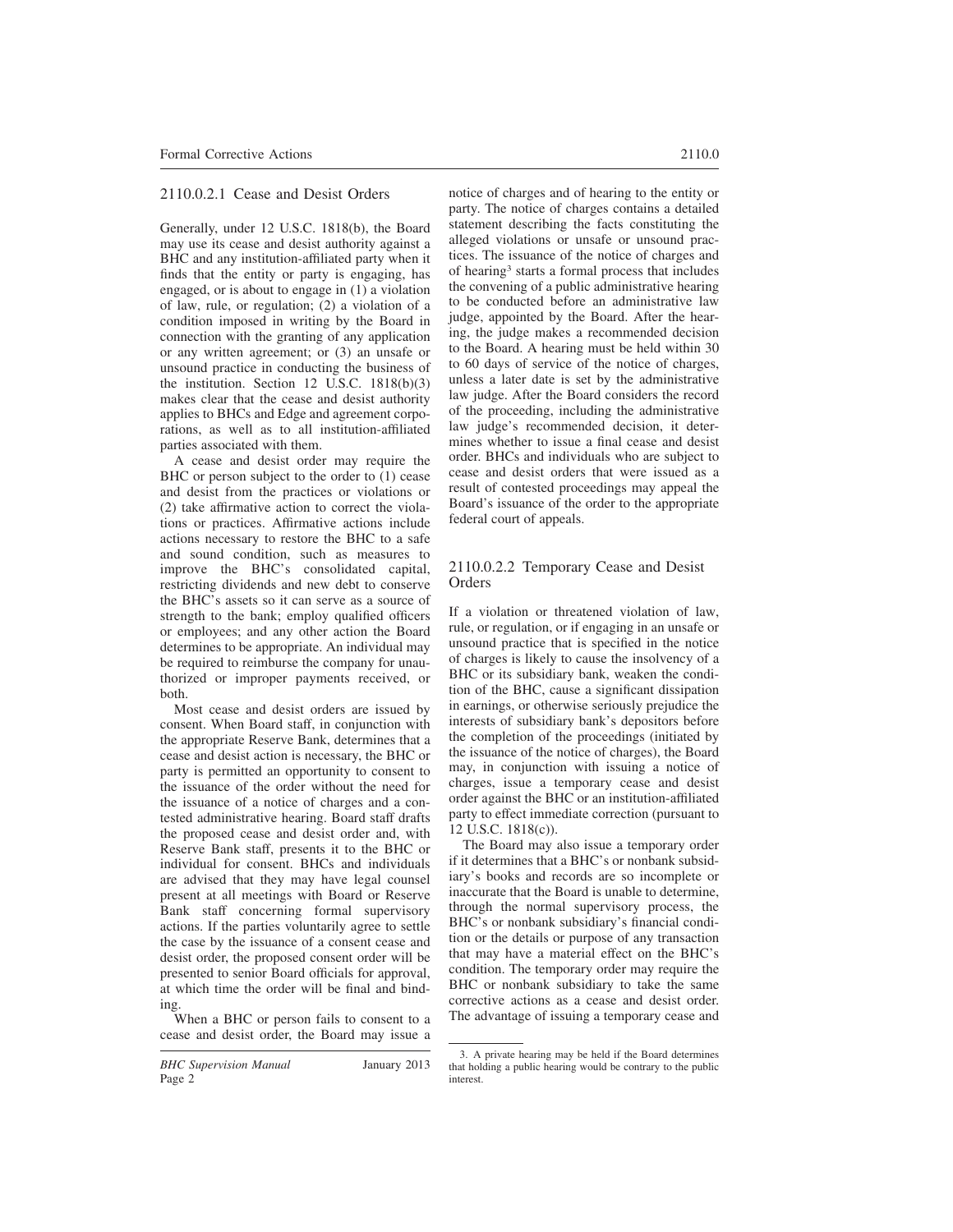desist order is that it is effective immediately after it is served on the BHC or individual. Within 10 days after being served with a temporary order, however, the BHC or individual may appeal to a U.S. district court for relief from the order. Unless set aside by the district court, the temporary order stays in effect until the Board issues a final cease and desist order or dismisses the action.

### 2110.0.2.3 Written Agreements

When circumstances warrant, a written agreement may be used. The provisions of a written agreement may relate to any of the problems found at the institution or involving institutionaffiliated parties. Written agreements are drafted by Board staff, in consultation with Reserve Bank staff, and must be approved by the Board's Director of the Division of Banking Supervision and Regulation. After approval by the General Counsel before issuance, the Reserve Bank may enter into the Written Agreement under delegated authority (12 C.F.R. 265.11(a)(15)).

#### 2110.0.2.4 Prohibition and Removal Authority

The Board is authorized by 12 U.S.C. 1818(e) to remove any current institution-affiliated party of a BHC and its nonbank subsidiaries for certain violations and misconduct and to prohibit permanently from the banking industry any current or former institution-affiliated party from future involvement with any insured depository institution, bank or thrift holding company, and nonbank subsidiary. The Board is authorized to initiate removal or prohibition actions when

- 1. the institution-affiliated party has directly or indirectly
	- a. violated any law, regulation, cease and desist order, condition imposed in writing, or any written agreement;
	- b. engaged in any unsafe or unsound practice; or
	- c. breached a fiduciary duty; and
- 2. the Board determines that, because of the violation, unsafe or unsound practice, or breach
	- a. the institution has suffered or will suffer financial loss or other damage;
	- b. the interests of depositors have been or could be prejudiced; or
	- c. the institution-affiliated party has received

financial gain or other benefit from the violation or practice; and

- 3. such violation, practice, or breach
	- a. involves personal dishonesty; or
	- b. demonstrates a willful or continuing disregard for the safety or soundness of the institution.

The statute also authorizes the Board to initiate removal or prohibition actions against (1) any institution-affiliated party who has committed a violation of any provision of the Bank Secrecy Act that was not inadvertent or unintentional, (2) any officer or director who has knowledge that an institution-affiliated party has violated the money-laundering statutes and did not take appropriate action to stop or prevent the reoccurrence of such a violation, or (3) any officer or director who violates the prohibitions on management interlocks. The removal or prohibition actions for these violations do not require a finding of gain to the individual, loss to the institution, personal dishonesty, or willful or continuing disregard for the safety or soundness of the institution.<sup>4</sup>

Like a cease and desist order, a removal or prohibition order may be issued either by consent or after an administrative process initiated by the issuance of a notice of intent to remove and prohibit. If an institution-affiliated party's actions warrant immediate removal from the BHC, the Board is authorized to suspend the person temporarily from the BHC pending the outcome of the complete administrative process. An institution-affiliated party currently associated with a BHC may also be suspended or removed for cause based on actions taken while formerly associated with a different insured depository institution, BHC, or business institution. ''Business institution'' is not specifically defined in the statute so that it may be interpreted to include any other business interests of the institution-affiliated party.

Under 12 U.S.C. 1818(g), the Board is authorized to suspend from office or prohibit from further participation any institution-affiliated party charged or indicted for the commission of a crime involving personal dishonesty or breach of trust that is punishable by imprisonment for a term exceeding one year under state or federal law, if the continued participation might threaten either the interests of depositors or public confidence in the institution. The Board may

<sup>4.</sup> See 12 U.S.C. 1818(e)(2).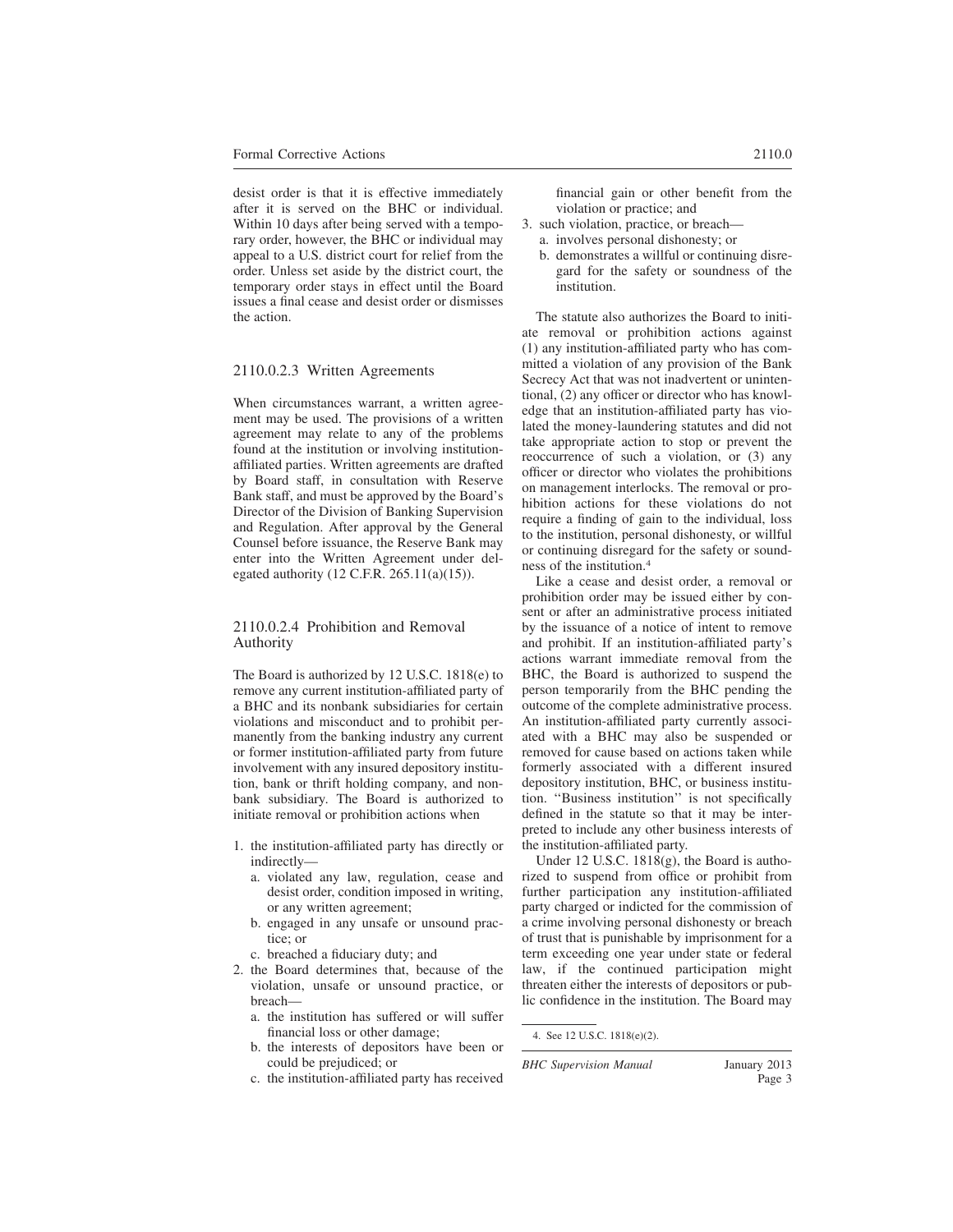also suspend or prohibit any individual charged with a violation of the money-laundering statutes. The suspension can remain in effect until the criminal action is disposed of or until the suspension is terminated by the Board. The Board may also initiate a removal or prohibition action against an institution-affiliated party who has been convicted of, or pleaded to, a crime involving personal dishonesty or breach of trust if his or her continued service would threaten the interests of the depositor or impair public confidence in the institution. The Board is required to issue such an order against any institution-affiliated party who has been convicted of, or pleaded to, a violation of the money-laundering statutes.

Furthermore, 12 U.S.C. 1829 prohibits any individual who has been convicted of a crime involving dishonesty, breach of trust, or money laundering from (1) serving as an institutionaffiliated party of, (2) directly or indirectly participating in the affairs of, and (3) owning or controlling, directly or indirectly, an insured depository institution without the FDIC's prior approval. The statute also prohibits a convicted person from holding a position at a BHC or nonbank affiliate without the Board of Governors of the Federal Reserve System's prior approval. The penalty for violation of this law is a potential fine for a knowing violation of up to \$1 million per day, imprisonment for up to five years, or both. The criminal penalty applies to both the individual and the employing institution.

### 2110.0.2.5 Termination of Nonbank Activity

The Board is authorized by 12 U.S.C. 1844(e) to order a BHC to terminate certain activities of its nonbank subsidiary (other than a nonbank subsidiary of a bank) or to sell its shares of the nonbank subsidiary. When the Board has reasonable cause to believe that the BHC's continuation of any activity or ownership or control of any of its nonbank subsidiaries constitutes a serious risk to the financial safety, soundness, or stability of the BHC, and if the activity, ownership, or control is inconsistent with sound banking principles or inconsistent with the purposes of the Bank Holding Company Act (BHC Act) or the Financial Institutions Supervisory Act of

### 2110.0.2.6 Violations of Final Orders and Written Agreements

When any final order or temporary cease and desist order has been violated, the Board may apply to a U.S. district court for enforcement of the action. Violations of final orders and written agreements may also give rise to the assessment of civil money penalties against the offending BHC or institution-affiliated parties, as circumstances warrant. The civil money penalty is assessed in the same manner as described in the ''Civil Money Penalties'' section below. Any institution-affiliated party who violates a suspension or removal order is subject to a criminal fine of up to \$1 million, imprisonment for up to five years, or both.

# 2110.0.2.7 Civil Money Penalties

The Board may assess civil money penalties of up to \$7,500 per day against any institution or institution-affiliated party for a violation of (1) law or regulation; (2) a final cease-anddesist, temporary cease and desist, suspension, removal, or prohibition order; (3) a condition imposed in writing by the Board in connection with the granting of an application or other request; and (4) a written agreement.

A fine of up to \$37,500 per day can be assessed for a violation, an unsafe or unsound practice recklessly engaged in, or a breach of fiduciary duty when the violation, practice, or breach is part of a pattern of misconduct, causes or is likely to cause more than a minimal loss, or results in pecuniary gain or other benefit for the offender. A civil money penalty of up to \$1.375 million per day can be assessed for any knowing violation, unsafe or unsound practice, or breach of any fiduciary duty when the offender knowingly or recklessly caused a substantial loss to the financial institution or received substantial pecuniary gain or other benefit. Civil money penalties may also be assessed, under the threetier penalty framework described above, for any violation of the Change in Bank Control Act and for violations of the anti-tying provisions of federal banking law, among other provisions (12 U.S.C. 1972).

The Board may also assess civil money penalties for the submission of any late, false, or misleading reports required by the BHC Act and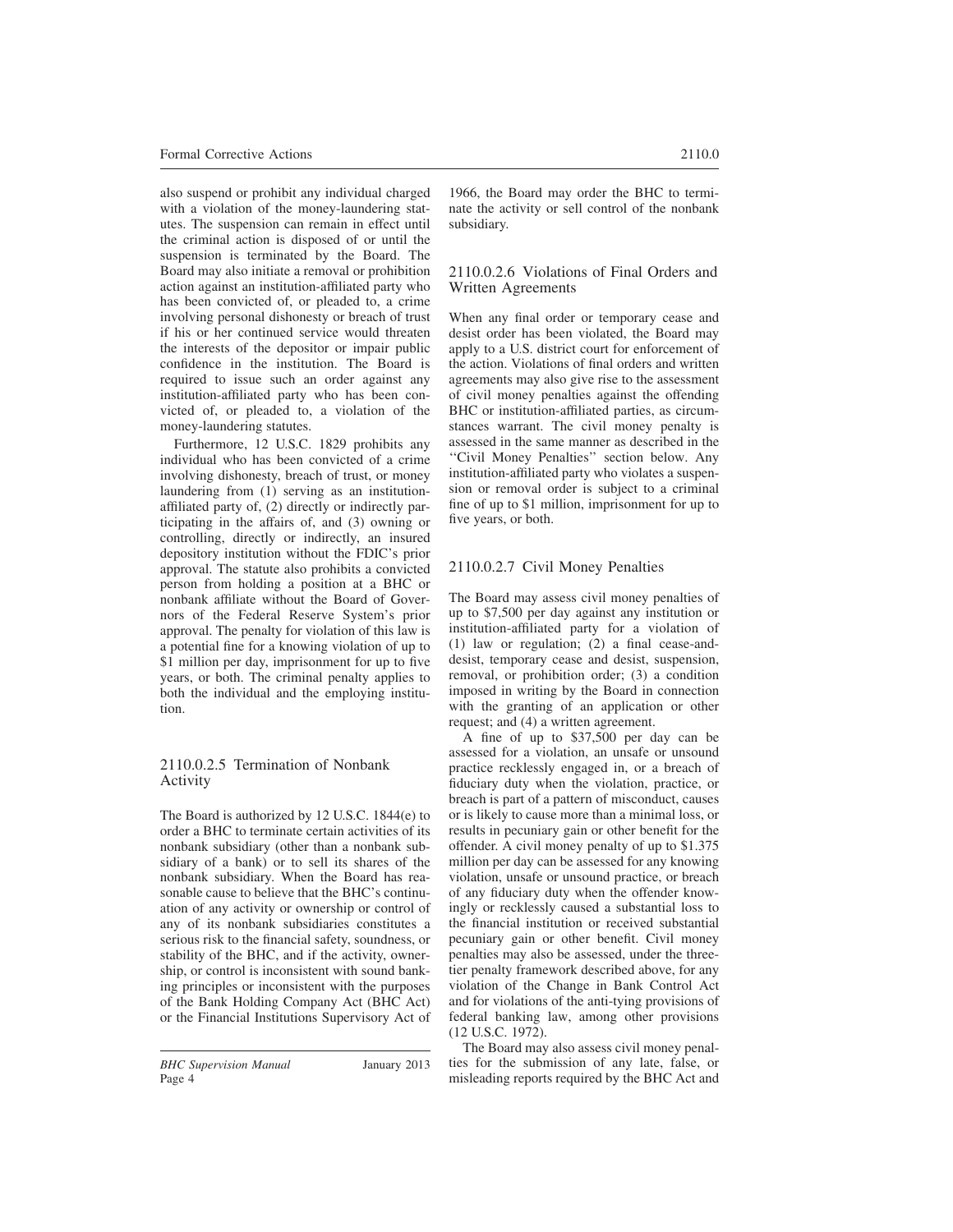Regulation Y of the Board. If a BHC maintains procedures that are reasonably adapted to avoid inadvertent errors and unintentionally fails to publish any report, submits any false or misleading report or information, or is minimally late with the report, it can be assessed a fine of up to \$2,200 per day. The financial institution has the burden of proving that the error was inadvertent under these circumstances. If the error was not inadvertent, a penalty of up to \$32,000 per day can be assessed for all false or misleading reports or information submitted to the Board. If the submission was done in a knowing manner or with reckless disregard for the law, a fine of up to \$1.375 million or 1 percent of the BHC's assets can be assessed for each day of the violation. Notwithstanding the above, violations of the BHC Act (with the exception of late, false, or inaccurate report violations as described above) may be addressed by the assessment of civil money penalties of not more than \$25,000 per day.

### 2110.0.2.8 Administration of Formal Actions

#### *2110.0.2.8.1 Publication of Final Orders*

Under 12 U.S.C. 1818(u), the Board is required to publish and make publicly available any final order issued for any administrative enforcement proceeding it initiates. These orders include cease and desist, removal, prohibition, and civil money penalty assessments. The Board is also required to publish and make publicly available any written agreement or other written statement that it may enforce, unless the Board determines that publication of the order or agreement would be contrary to the public interest.

#### *2110.0.2.8.2 Public Hearings*

Under 12 U.S.C. 1818(u), all formal hearings, including contested cease and desist, removal, and civil money penalty proceedings, are open to the public unless the Board determines that a public hearing would be contrary to the public interest. Transcripts of all testimony; copies of all documents submitted as evidence in the hearing, which could include examination and inspection reports and supporting documents (except those filed under seal); and all other documents, such as the notice and the administrative law judge's recommended decision, are available to the public. These documents could include examiner's workpapers, file memorandums, reports of examination and inspection, and correspondence between a problem institution or wrongdoer and the Federal Reserve Bank. Appropriate actions should always be taken to ensure that all written material prepared in connection with any supervisory matter be accurate and free of insupportable conclusions or opinions.

### *2110.0.2.8.3 Subpoena Power*

Under 12 U.S.C. 1818(n), which is made applicable to BHCs by 12 U.S.C. 1818(b)(3) and 1844(f), the Board has the authority to issue subpoenas directly or through its delegated representatives, and it has the authority to administer oaths or take depositions in connection with an examination or inspection.

#### 2110.0.3 INDEMNIFICATION PAYMENTS AND GOLDEN PARACHUTE PAYMENTS

In general, an indemnification payment is a payment that reimburses an insider for a specified liability or cost that the person incurred in connection with a Federal Reserve investigation or enforcement action. Golden parachute payments are severance payments or agreements to make severance payments that are paid or entered into at a time when the BHC or its subsidiary bank is in a troubled condition. These payments require the prior written approval of the institution's federal primary regulator and the concurrence of the FDIC. Although both types of payments fall under the same statute, section 18(k) of the FDI Act (12 U.S.C. 1828(k)) and the FDIC's accompanying regulations,<sup>5</sup> the two types of payments are quite different and distinct. However, some of the restrictions on these payments are the same or similar.

#### 2110.0.3.1 Indemnification Agreements and Payments

BHCs may seek to indemnify their officers, directors, and employees from any judgments, fines, claims, or settlements, whether civil, criminal, or administrative. The bylaws of some

<sup>5.</sup> See the FDIC's golden parachute regulations in 12 C.F.R. 359.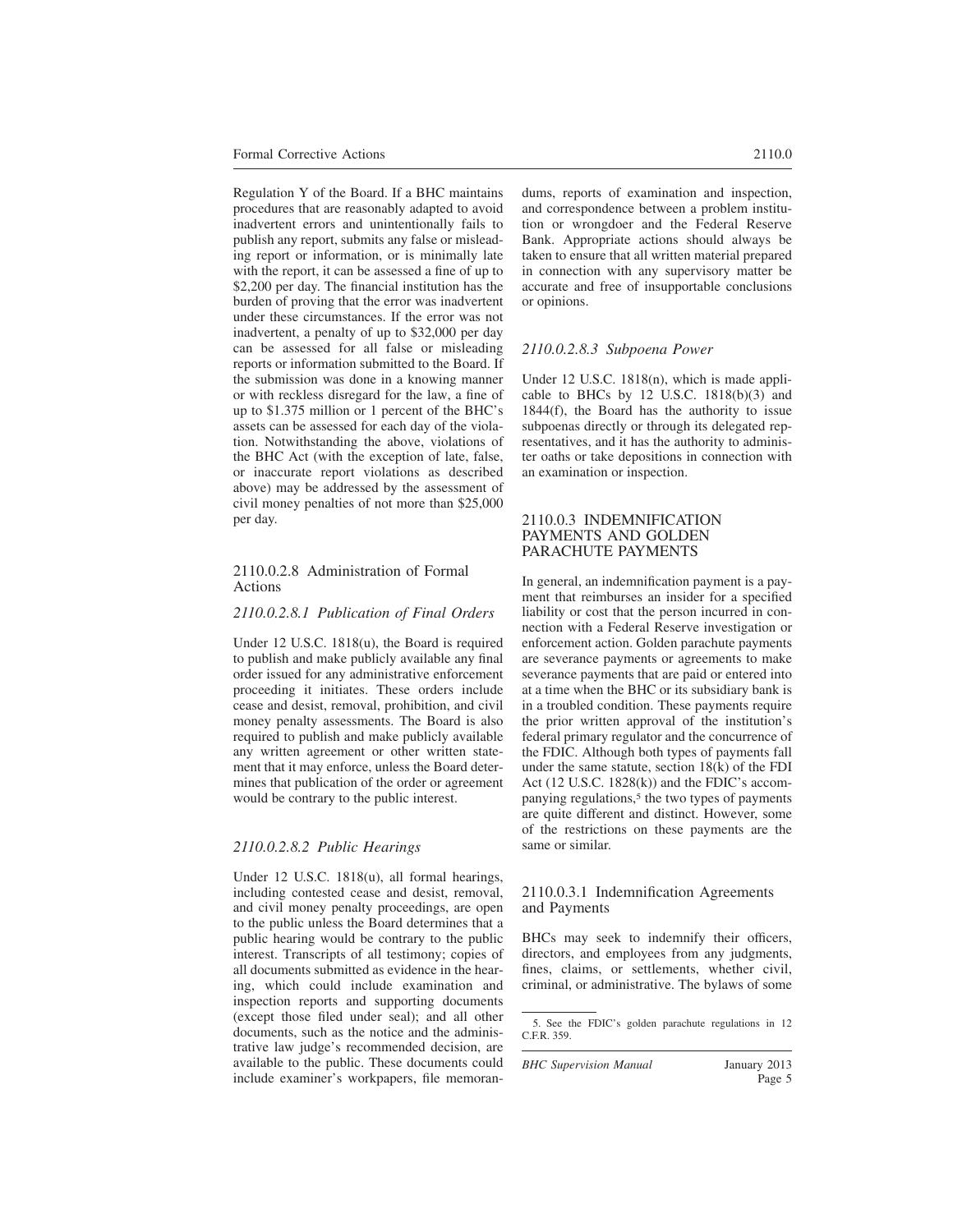BHCs may have broadly worded indemnification provisions, or the BHC may have entered into separate indemnification agreements that cover the ongoing activities of its own institution-affiliated parties. Such indemnification provisions may be inconsistent with federal banking law and regulations, as well as with safe and sound banking practices.

Supervisory and examiner staff should be alert to the limitations and prohibitions on indemnification imposed by section 18(k) of the FDI Act<sup>6</sup> and the regulations issued thereunder by the FDIC. The law and regulations apply to indemnification agreements and payments made by a BHC to any institution-affiliated party, regardless of the condition of the BHC. The purpose of the law and regulations is to preserve the deterrent effects of administrative enforcement actions (by ensuring that individuals subject to final enforcement actions bear the costs of any judgments, fines, and associated legal expenses) and to safeguard the assets of financial institutions.

A prohibited indemnification payment includes any payment (or agreement to make a payment) by a BHC to an institution-affiliated party to pay or reimburse such person for any liability or legal expense incurred in any Board administrative proceeding that results in a final order or settlement in which the institutionaffiliated party is assessed a civil money penalty, is removed or prohibited from banking, or is required to cease an action or take any affirmative action, including making restitution, with respect to the BHC.<sup>7</sup>

The FDIC's regulations provide criteria for making permissible indemnification payments. A BHC may make or agree to make a reasonable indemnification payment if all of the following conditions are met: (i) the institution's board of directors determines in writing that the institution-affiliated party acted in good faith and the best interests of the institution; (ii) the board of directors determines that the payment will not materially affect the institution's safety and soundness; (iii) the payment does not fall within the definition of a prohibited indemnification payment; and (iv) the institution-affiliated party agrees in writing to reimburse the institution, to the extent not covered by permissible insurance, for payments made in the event that the institution-affiliated party does not prevail.

*BHC Supervision Manual* January 2013 Page 6

The law and the FDIC's regulations reinforce the Federal Reserve's long-standing policy that an institution-affiliated party who engages in misconduct should not be insulated from the consequences of his or her misconduct. From a safety-and-soundness perspective, a BHC should not divert its assets to pay a fine or other final judgment issued against an institutionaffiliated party for misconduct that presumably violates the BHC's policy of compliance with applicable law, especially when the individual's misconduct has already harmed the BHC.

BHCs should review their bylaws and any outstanding indemnification agreements, as well as insurance policies, to ensure that they conform with the requirements of federal law and regulations. If a BHC fails to take appropriate action to bring its indemnification provisions into compliance with federal laws and regulations, appropriate follow-up supervisory action may be taken. As part of the supervisory process, which will include merger and acquisition applications, the Federal Reserve's supervisory and examiner staff will review identified agreements having indemnification-related issues for compliance with federal laws and regulations. (See SR-02-17.)

#### 2110.0.3.2 Golden Parachute Payments

The FDIC's golden parachute regulations apply to a BHC or its insured depository institution subsidiary that is in a troubled condition as defined in Regulation Y. The purposes of the law and regulations are to safeguard the assets of financial institutions and limit rewards to institution-affiliated parties who contributed to the institution's troubled condition.

In general, the FDIC's regulations prohibit BHCs and their insured depository institution subsidiaries from making golden parachute payments except in certain circumstances. A golden parachute payment means any payment in the nature of compensation (or agreement to make such payment) for the benefit of any current or former institution-affiliated party of a BHC or its insured depository institution subsidiary that meets three criteria. First, the payment or agreement must be contingent on the termination of the institution-affiliated party's employment or association. Second, the agreement is made or the payment received on or after, or made in contemplation of, among other things, a determination that the BHC or its insured depository institution subsidiary is in a troubled condition under the regulations of the applicable banking

<sup>6.</sup> See 12 U.S.C. 1828(k).

<sup>7.</sup> See 12 C.F.R. 359.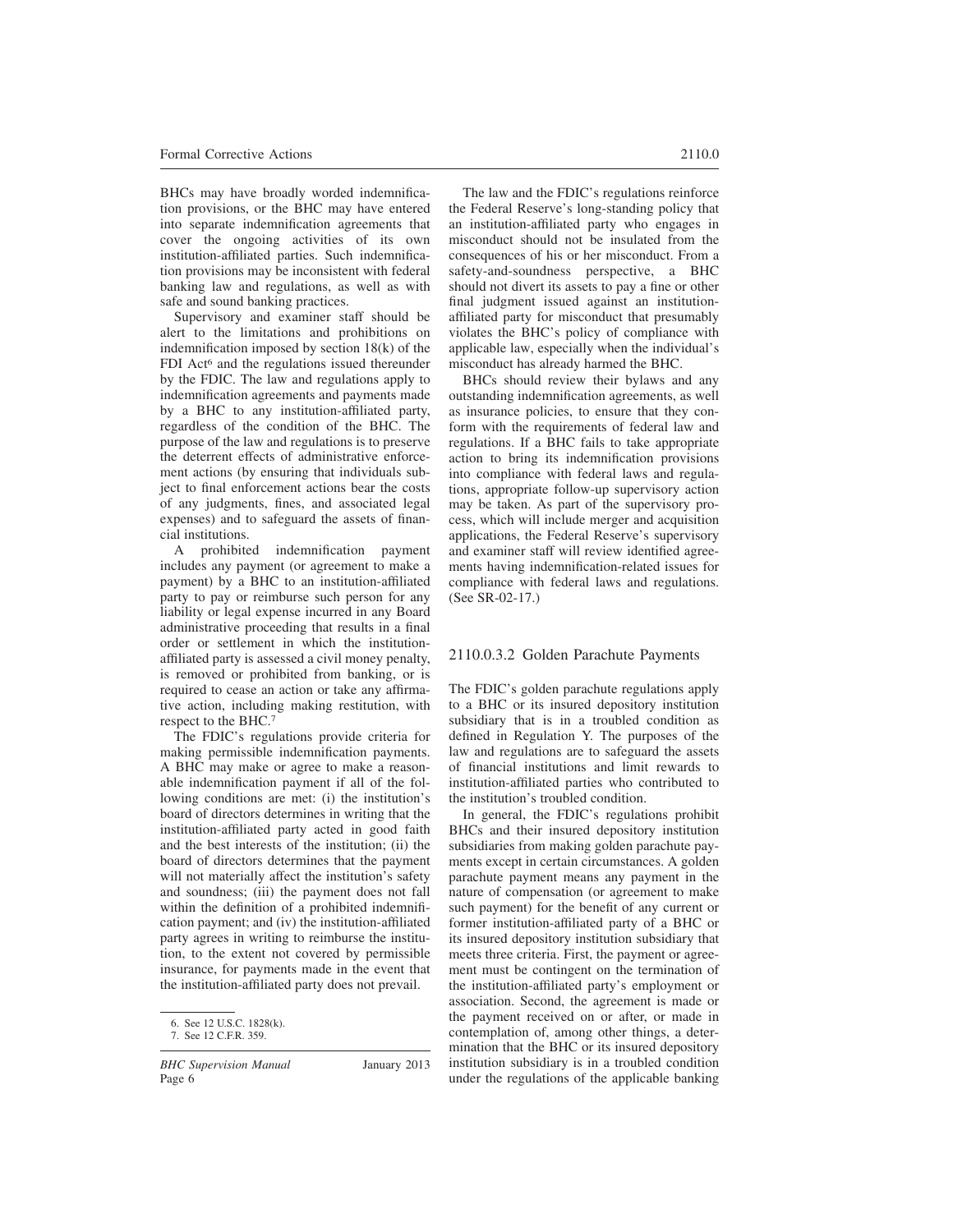agency.<sup>8</sup> Third, the agreement is made or the payment is payable to an institution-affiliated party when a BHC or its insured depository institution subsidiary meets certain specific conditions, including being subject to a determination that it is in a troubled condition.

The definition of a golden parachute payment also covers a payment made by a BHC that is not in a troubled condition to an institutionaffiliated party of an insured depository institution subsidiary that is in a troubled condition, if the other criteria in the definition are met. This circumstance may arise when a BHC, as part of an agreement to acquire a troubled bank or savings association, proposes to make payments to the troubled institution's institution-affiliated parties that are conditioned on their termination of employment.<sup>9</sup>

A BHC or state member bank may make or enter into an agreement to make a golden parachute payment only (1) if the Federal Reserve, with the written concurrence of the FDIC, determines that the payment or agreement is permissible; (2) as part of an agreement to hire competent management in certain conditions, with the consent of the Federal Reserve and the FDIC as to the amount and terms of the proposed payment; or (3) pursuant to an agreement to provide a reasonable severance not to exceed 12 months' salary in the event of an unassisted change in control of the depository institution, with the consent of the Federal Reserve. In determining the permissibility of the payment, the Federal Reserve may consider a variety of factors, including the individual's degree of managerial responsibilities and length of service, the reasonableness of the payment, and any other factors or circumstances that would indicate that the proposed payment would be contrary to the purposes of the statute or regulations.

A BHC or state member bank requesting approval to make a golden parachute payment or enter into an agreement to make such a payment should submit its request simultaneously to the appropriate FDIC regional office and the Reserve Bank. The request must detail the proposed payments and demonstrate that the BHC or state member bank does not possess and is not aware of any evidence that there is reasonable basis to believe, at the time the payment is proposed to be made, that (1) the institution-affiliated party receiving such a payment has committed any fraud, breach of fiduciary duty, or insider abuse or has materially violated any applicable banking law or regulation that had or is likely to have a material adverse effect on the BHC or state member bank; (2) the individual is substantially responsible for the institution's insolvency or troubled condition; and (3) the individual has violated specified banking or criminal laws.

Requests regarding golden parachute payments or agreements should be forwarded by the Reserve Bank to appropriate Board staff for a final determination on the permissibility of the payment. Golden parachute payments or agreements must be approved by the Board's Director of the Division of Banking Supervision and Regulation and the General Counsel. Denials are not delegated by the Board of Governors to Board or Reserve Bank staffs.

If a state member bank or BHC makes or enters into an agreement to make a golden parachute payment without prior regulatory approval when such approval is required, appropriate follow-up supervisory action should be taken. This follow-up could include an enforcement action requiring the offending institutionaffiliated party to reimburse the institution for the amount of the prohibited payment. When a BHC or state member bank is identified as having golden parachute-related issues in the supervisory process, those issues should be carefully reviewed for compliance with the law and the FDIC's regulations. The appropriate Reserve Bank supervisory staff and the appropriate staff of the Board's Division of Banking Supervision and Regulation and Legal Division should be notified and consulted on the golden parachuterelated issues.

<sup>8.</sup> See section 225.71 of Regulation Y (12 C.F.R. 225.71), which defines a ''troubled condition'' for a state member bank or BHC as an institution that (1) has a composite rating of 4 or 5; (2) is subject to a cease and desist order or formal written agreement that requires action to improve the institution's financial condition, unless otherwise informed in writing by the Federal Reserve; or (3) is informed in writing by the Federal Reserve that it is in a troubled condition.

<sup>9.</sup> The FDIC's regulations exclude from the definition of a golden parachute payment several types of payments, such as payments made pursuant to a qualified pension or retirement plan; a benefit plan or bona fide deferred compensation plan (which are further defined in the FDIC's regulations); or a severance plan that provides benefits to all eligible employees, does not exceed the base compensation paid over the preceding 12 months, and otherwise meets the regulatory definition of nondiscriminatory and other conditions in the FDIC's regulations.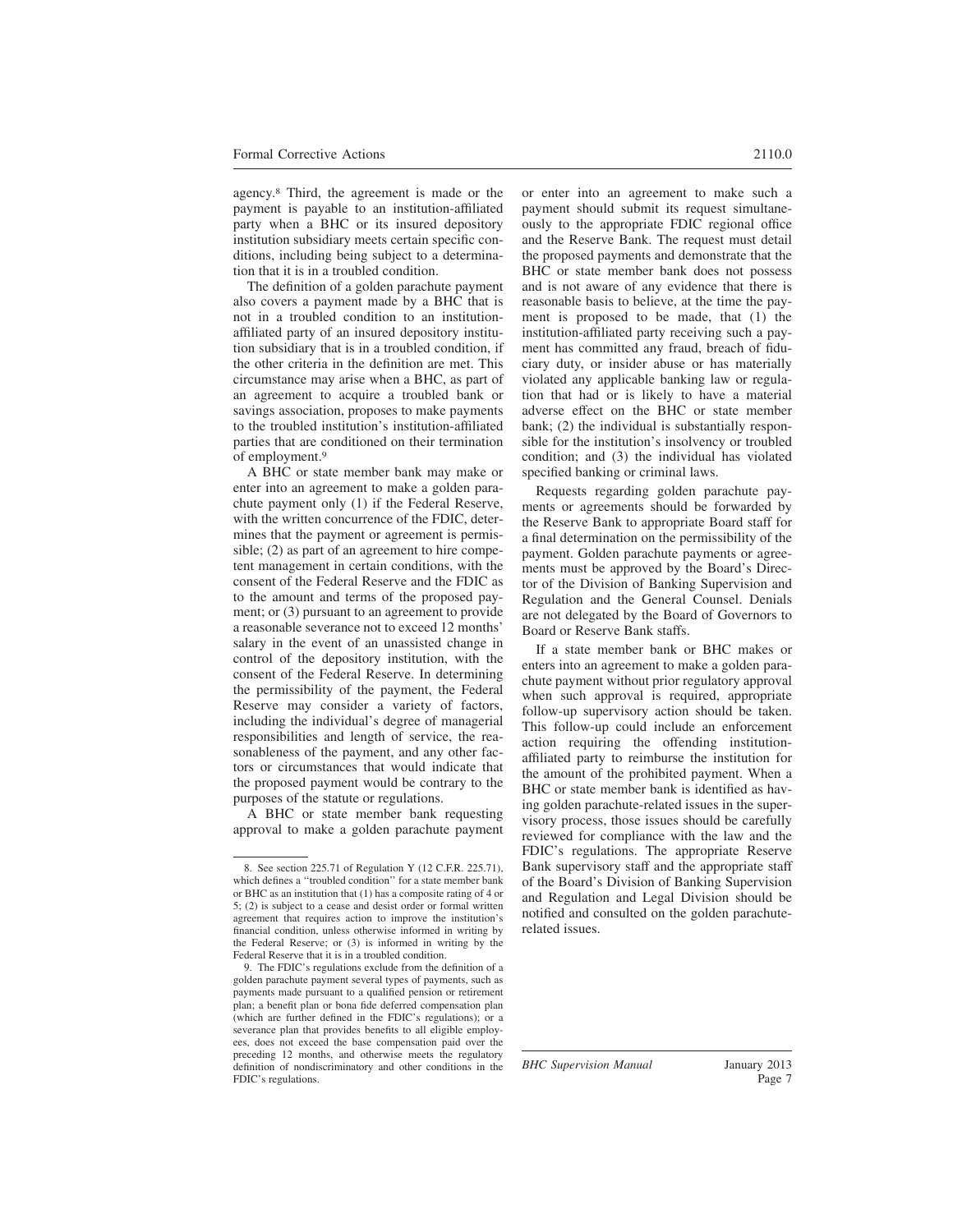### 2110.0.4 DISCIPLINARY ACTIONS AGAINST ACCOUNTANTS AND ACCOUNTING FIRMS PERFORMING CERTAIN AUDIT SERVICES

Section 36 of the FDI Act authorizes the federal bank regulatory agencies to take disciplinary actions against independent public accountants and accounting firms that perform audit services covered by the act's provisions. Section 36, as implemented by part 363 of the FDIC's rules (12 C.F.R. 363), requires that each federally insured depository institution with total assets of \$500 million or more obtain an audit of its financial statements and an attestation on management's assertions concerning internal controls over financial reporting performed by an independent public accountant (the accountant). The insured depository institution must include the accountant's audit and attestation reports in its annual report.

The audit requirement can be fulfilled by an independent audit of a BHC where the insured subsidiary bank (1) has total assets of less than \$5 billion or (2) has total assets of \$5 billion or more and has a composite CAMELS rating of 1  $\alpha r$  2.

Section 36 and the rules enacted pursuant thereto set forth the practices and procedures to remove, suspend, or debar, for good cause,<sup>10</sup> an accountant or firm from performing audit and attestation services for an insured state member bank, or BHC that obtains audit services for an insured subsidiary bank. Immediate suspensions are permitted in limited circumstances. Also, an accountant or accounting firm is prohibited from performing audit services for the covered institution if an authorized agency has taken such a disciplinary action against the accountant or firm, or if the U.S. Securities and Exchange Commission or the Public Company Accounting Oversight Board has taken certain disciplinary action against the accountant or firm.

### 2110.0.5 APPOINTMENT OF DIRECTORS AND SENIOR EXECUTIVE OFFICERS

Under section 32 of the FDI Act (12 U.S.C. 1831i) and subpart H of Regulation Y (12 C.F.R. 225.71 et seq.), any BHC or state member bank that is in troubled condition, or does not meet minimum capital standards, must provide 30 days' written notice to the Board before appointing any new director or senior executive officer,<sup>11</sup> or changing the responsibilities of any senior executive officer so that the officer would assume a different senior officer position. Subpart H of Regulation Y sets forth the procedures for filing and the content of the notice. If a BHC or state member bank that is in a troubled condition appoints a director or senior officer without the required 30 days' prior written notice, appropriate follow-up supervisory action should be taken.

The Board may disapprove a notice if it finds that the competence, experience, character, or integrity of the proposed individual indicates that his or her service would not be in the best interest of the institution's depositors or the public. A disapproved individual or the institution that filed the notice may appeal the Federal Reserve's notice of disapproval under the procedures set forth in Regulation Y. While the appeal is pending, the individual may not serve as a director or senior executive officer of a BHC or a state member bank.

<sup>10.</sup> The rules provide that certain violations of law, negligent conduct, reckless violations of professional standards, or lack of qualifications to perform auditing services may be rack or quantications to perform auditing services may be  $\frac{11}{2}$ . The Board or Reserve Bank, under extraordinary cir-<br>considered good cause.

cumstances, may permit an individual to serve as a director or senior executive officer before a notice is provided; however, this permission does not affect the Federal Reserve's authority to disapprove a notice within 30 days of its filing.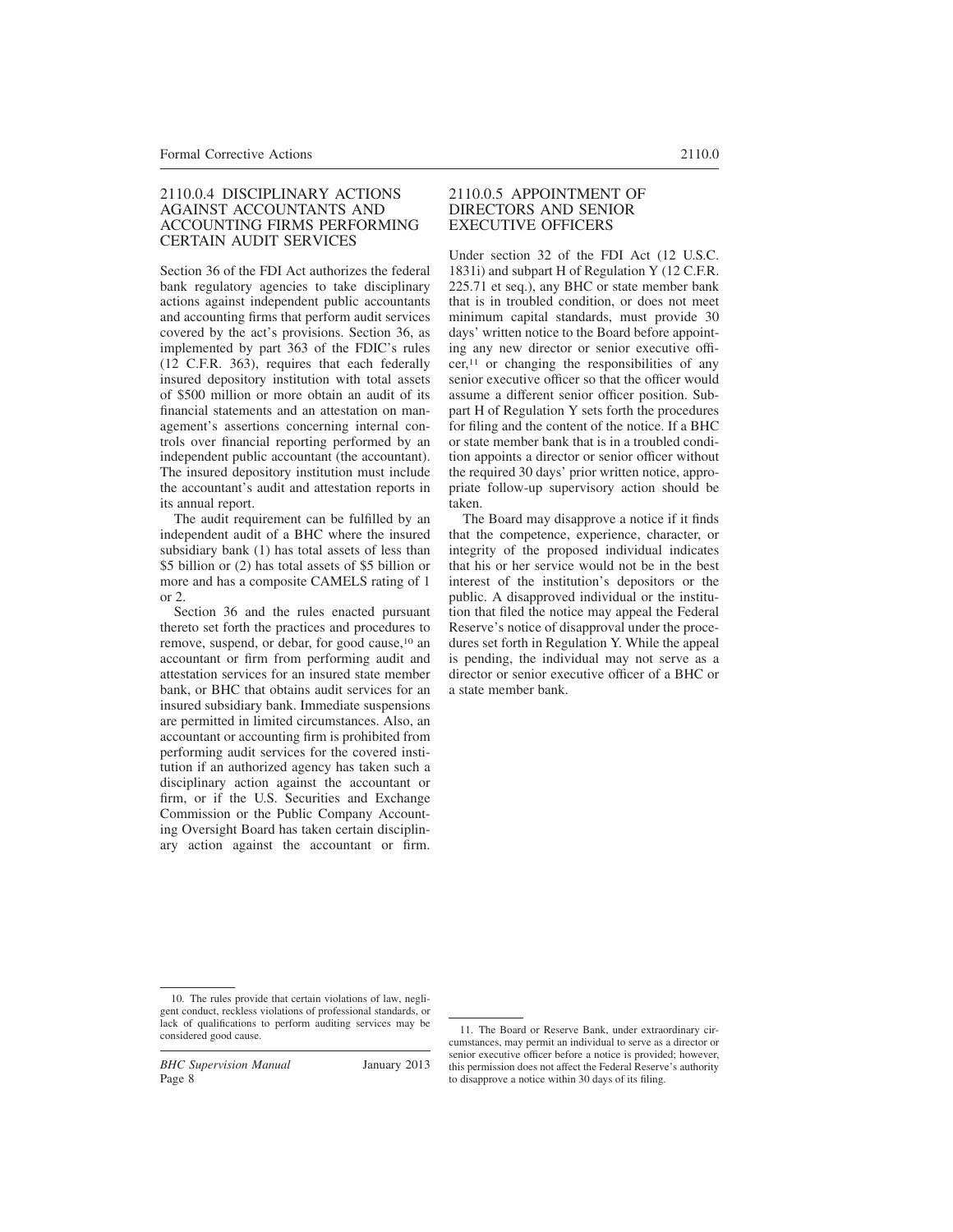### 2120.0.1 INTRODUCTION

On January 17, 1978, the three federal bank supervisory agencies issued a joint policy statement to address their concern with regard to the potential for improper payments by banks and bank holding companies in violation of the Foreign Corrupt Practices Act and the Federal Election Campaign Act.

While not widespread, the federal bank supervisory agencies were concerned that such practices could reflect adversely on the banking system and constitute unsafe and unsound banking practices in addition to their possible illegality.

The potential devices for making political payments in violation of the law could include compensatory bonuses to employees, designated expense accounts, fees or salaries paid to officers, and preferential interest rate loans. In addition, political contributions could be made by providing equipment and services without charge to candidates for office. Refer to F.R.R.S. at 3–447.1 and 4–875.

### 2120.0.2 SUMMARY OF THE FEDERAL ELECTION CAMPAIGN ACT

The Federal Election Campaign Act (FECA), enacted in 1971, was designed to curb potential abuses in the area of federal election financing. In general, FECA regulates the making of campaign contributions and expenditures in connection with primary and general elections to federal offices. Since 1907, federal law has prohibited national banks from making contributions in connection with political elections. FECA does not specifically address the making of contributions and expenditures by banks or other corporations to advocate positions on issues that are the subjects of public referenda. As originally enacted, FECA required disclosure of contributions received or expenditures made; however, amendments to the law in 1974 and 1976 imposed additional limitations on contributions and expenditures as well. The 1974 amendments also established the Federal Election Commission (Commission) to administer FECA's provisions. The Commission is responsible for adopting rules to carry out FECA, for rendering advisory opinions, and for enforcing the Act. The Commission was reorganized as a result of the FECA Amendments of 1976, and it has issued regulations interpreting the statute (11 C.F.R.).

## 2120.0.3 BANKS AND THE FECA

National banks and other federally chartered corporations are specifically prohibited from making contributions or expenditures in connection with *any* election; other corporations, including banks and bank holding companies, may not make contributions or expenditures in connection with *federal* elections. However, corporations may establish and solicit contributions to ''separate segregated funds'' to be used for political purposes; these are discussed in greater detail below.

State member banks and bank holding companies may make contributions or expenditures that are consistent with state and local law in connection with state or local elections. Because many states have laws that prohibit or limit political contributions or expenditures by banks, familiarization with applicable state and local laws is a necessity. According to the joint policy statement of the three banking agencies, a political contribution must meet not only the requirement of legality but also the standards of safety and soundness. Thus, a contribution or expenditure, among other things, must be recorded properly on the bank's books, may not be excessive relative to the bank's size and condition, and may not involve self-dealing.

Banks may make loans to political candidates provided the loans satisfy the requirements set out below.

### 2120.0.4 CONTRIBUTIONS AND EXPENDITURES

The words "contribution" and "expenditure" are defined broadly by FECA and the Commission's regulations to include any loan, advance, deposit, purchase, payment, distribution, subscription or gift of money or anything of value which is made for the purpose of influencing the nomination or election of any person to federal office. The payment by a third party of compensation for personal services rendered without charge to a candidate or political committee is also treated as a contribution by FECA, although the term does *not* include the value of personal services provided by an individual without compensation on a volunteer basis.

Although loans are included in the definitions of contribution and expenditure under FECA, a

*BHC Supervision Manual* December 1992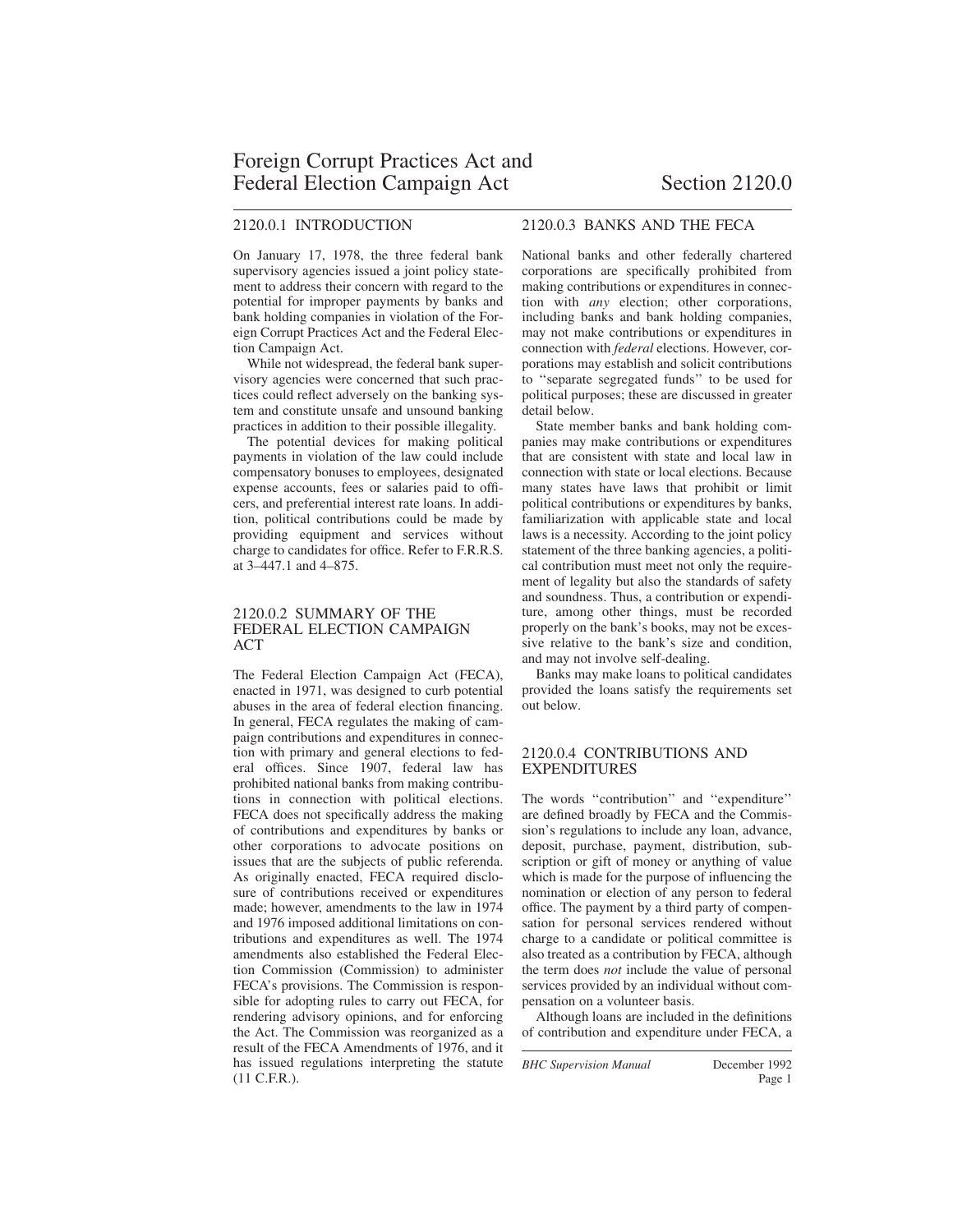specific exemption is provided for bank loans made in the ordinary course of business and in accordance with applicable banking laws and regulations. The Commission's regulations provide, further, that in order for extensions of credit to a candidate, political committee or other person in connection with a federal election to be treated as a loan and not a contribution, they must be on terms substantially similar to those made to non-political debtors and be similar in risk and amount. The regulations also provide that a debt may be forgiven only if the creditor has treated it in a commercially reasonable manner, including making efforts to collect the debt which are similar to the efforts it would make with a non-political debtor. In considering whether a particular transaction is a contribution or a loan, it is expected that a factor would be the extent to which the creditor may have departed from its customary credit risk analysis.

FECA and the implementing regulation permit certain limited payments to candidates or their political committees. For example, payment of compensation to a regular employee who is providing a candidate or political committee with legal or accounting services which are solely for the purpose of compliance with the provisions of the FECA is exempt from the definitions of contribution and expenditure. The Commission's regulations also permit occasional use of a corporation's facilities by its shareholders and employees for volunteer political activity; however, reimbursement to the corporation is required for the normal rental charge for anything more than occasional or incidental use.

#### 2120.0.5 SEPARATE SEGREGATED FUNDS AND POLITICAL **COMMITTEES**

FECA allows the establishment and administration by corporations of ''separate segregated funds'' to be utilized for political purposes. While corporate monies may not be used to make political contributions or expenditures, corporations may bear the costs of establishing and administering these separate segregated funds, including payment of rent for office space, utilities, supplies and salaries. These costs need not be disclosed under FECA. Commission regulations also permit a corporation to exercise control over its separate segregated fund.

*BHC Supervision Manual* December 1992 Page 2

In practice, most corporate segregated funds are administered by a group of corporate personnel, which, if the fund receives any contributions or makes any expenditures during a calendar year, constitutes a ''political committee,'' as defined by FECA. As such, it is required to file a statement of organization with the Commission, to keep detailed records of contributions and expenditures, and to file with the Commission reports identifying contributions in excess of \$200 and candidates who are recipients of contributions from the fund.

Solicitation of contributions to corporate segregated funds by political committees must be accomplished within the precise limits established by FECA. All solicitations directed to corporate employees must satisfy the following requirements: (1) the contribution must be entirely voluntary; (2) the employee must be informed of the political purposes of the fund at the time of the solicitation; and (3) the employee must be informed of his right to refuse to contribute without reprisal. Beyond those basic requirements, FECA distinguishes between "executive and administrative" personnel and other employees. The former and their families may be solicited any number of times, while the latter and their families may only be solicited through a maximum of two written solicitations per year, and these solicitations must be addressed to the employees at their homes. Solicitations may also be directed to corporate stockholders and their families in the same manner as to executive and administrative personnel.

Although a corporation, or a corporation and its subsidiaries, may form several political committees, for purposes of determining the statutory limitations on contributions and expenditures, all committees established by corporation and its subsidiaries are treated as one. Thus, the total amount which all political committees of a corporation and its subsidiaries may make to a single candidate is \$5,000 in any federal election (provided that the committees are qualified multicandidate committees under FECA).

### 2120.0.6 INSPECTION OBJECTIVES

1. To determine if the company has made improper or illegal payments in violation of either of these statutes, and regardless of legality, and whether they constitute an unsafe and unsound banking practice.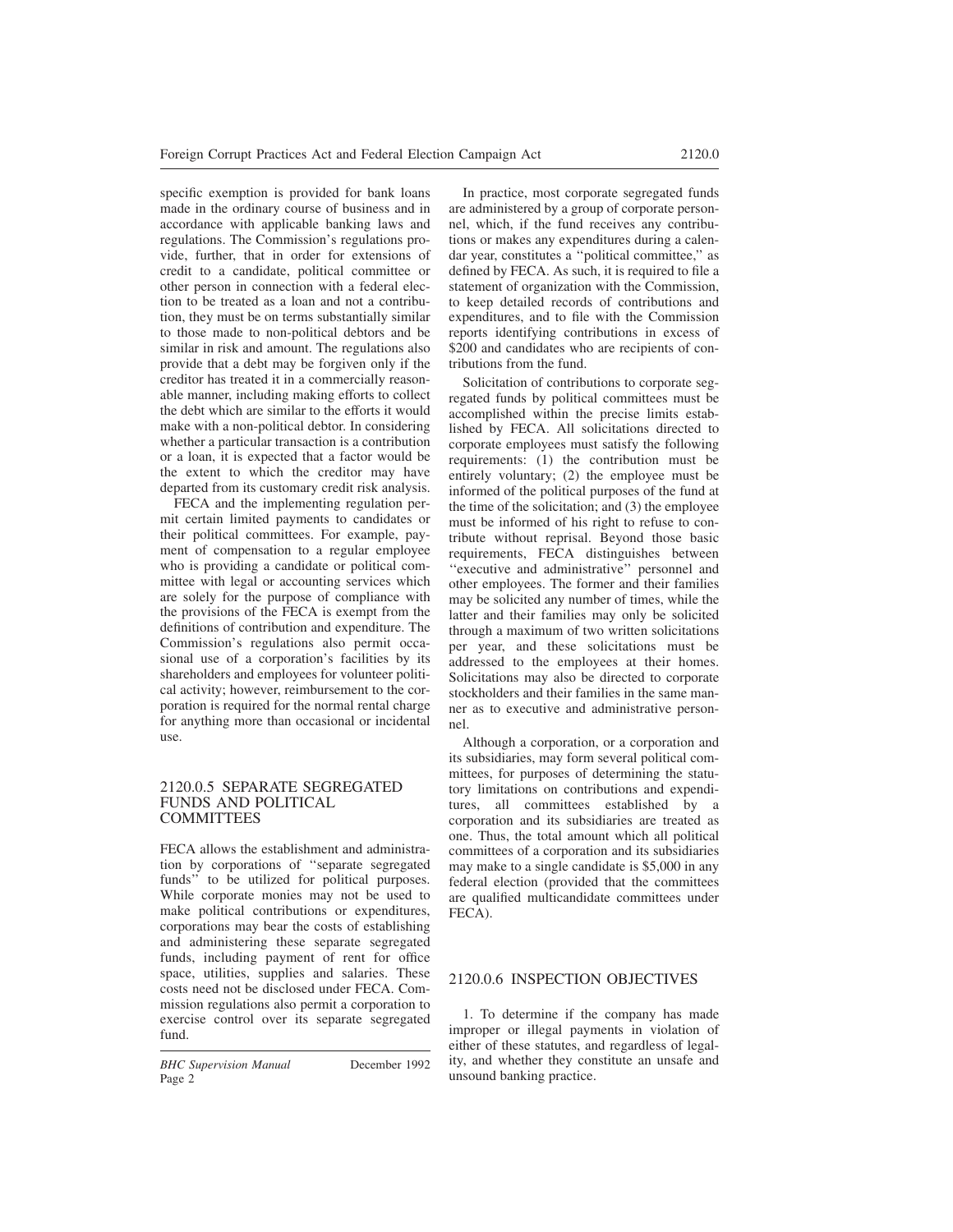2. To determine if controls have been established to prevent unproper payments in violation of these statutes.

#### 2120.0.7 INSPECTION PROCEDURES

1. Determine whether the company and its nonbank subsidiaries have a policy prohibiting improper or illegal payments, bribes, kickbacks, or loans covered by either the Foreign Corrupt Practices Act or the Federal Election Campaign Act.

2. Determine how the policy, if any, has been communicated to officers, employees, or agents of the organization.

3. Review any investigation or study performed by, or on behalf of, the board of directors that evaluates policy or operations associated with the advancement of funds in possible violation of the statutes mentioned above. In addition, ascertain whether the organization has been investigated by any other government agency in connection with possible violations of the statutes and, if this is the case, review available materials associated with the investigation.

4. Review and analyze any internal or external audit program employed by the organization to determine whether the internal and external auditors have established appropriate routines to identify improper or illegal payments under the statutes. In connection with the evaluation of the adequacy of any audit program, the examiner should:

a. Determine whether the auditor is aware of the provisions of the Foreign Corrupt Practices Act and the Federal Election Campaign Act and whether audit programs are in place which check for compliance with these laws;

b. Review such programs and the results of any audits; and

c. Determine whether the program directs the auditor to be alert to unusual entries or charges which might indicate that improper or illegal payments have been made to persons or organizations covered by the statutes.

5. Analyze the general level of internal control to determine whether there is sufficient protection against improper or illegal payments being irregularly recorded on the organization's books.

6. Both the examiner and assistants should be alert in the course of their usual inspection procedures for any transactions, or the use of organization services or equipment, which might indicate a violation of the statutes. Examination personnel should pay particular attention to:

a. Commercial and other loans (including participations), which may have been made in connection with a political campaign, to assure that any such loans were made in the ordinary course of business in accordance with applicable laws.

b. Income and expense ledger accounts for unusual entries including unusual debit entries (reductions) in income accounts or unusual credit entries (reductions) in expense accounts, significant deviations from the normal amount of recurring entries, and significant entries from an unusual source, such as a journal entry.

*Procedure 7, following here, should only be undertaken in cases in which the examiner believes that there is some sufficient evidence indicating that improper or illegal payments have occurred. Such evidence would justify the implementation of these additional procedures.*

7. Verification of audit programs and internal controls.

a. Randomly select charged-off loan files and determine whether any charged-off loans were made to (i) foreign government officials or other persons or organizations covered by the Foreign Corrupt Practices Act, or (ii) persons or organizations covered under the Federal Election Campaign Act.

b. For those significant income and expense accounts on which verification procedures have not been performed: (i) prepare an analysis of the account for the period since the last examination, preferably by month, and note any unusual fluctuations for which explanations should be obtained, and (ii) obtain an explanation for significant fluctuations or any unusual items through discussions with organization personnel and review of supporting documents.

#### 2120.0.8 APPARENT VIOLATIONS OF THE STATUTES

Where violations of law or unsafe and unsound banking practices result from improper payments, the Federal Reserve System should exercise its full legal authority, including cease-anddesist proceedings and referral to the appropriate law enforcement agency for further action, to ensure that such practices are terminated. In appropriate circumstances, the fact that such payments have been made may reflect so

*BHC Supervision Manual* December 1992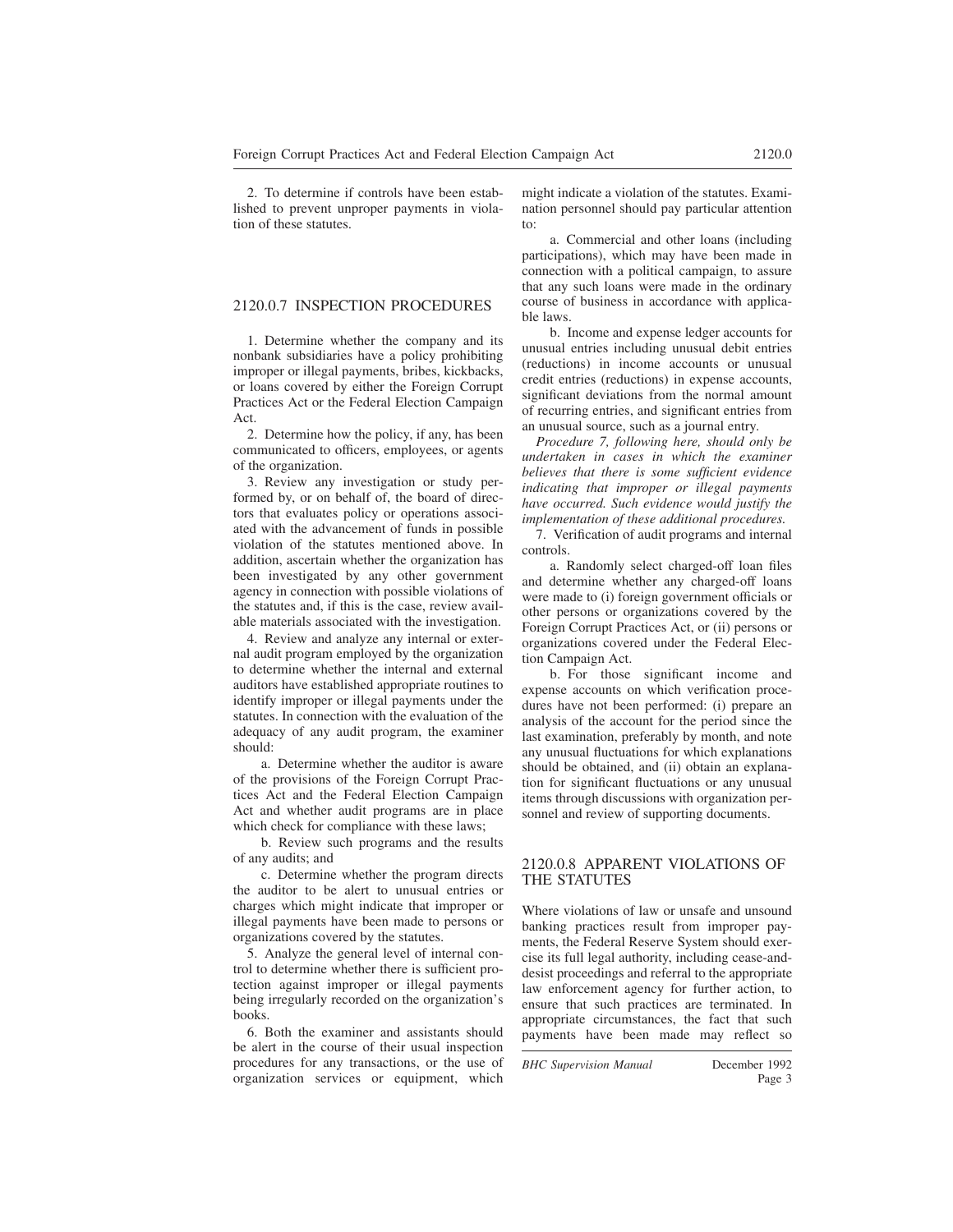adversely on an organization's management as to be a relevant factor in connection with the consideration of applications submitted by the organization.

In addition, the Reserve Bank should forward any information on apparent violations of the Federal Election Campaign Act to the Federal Election Commission. The Federal Election Commission is authorized to enforce FECA. The Commission may be prompted to investigate possible illegal payments by either a sworn statement submitted by an individual alleging a violation of the law, or on its own initiative based on information it has obtained in the course of carrying out its supervisory responsibilities. When the Commission determines that there is probable cause to believe a violation has occurred or is about to occur, it endeavors to enter into a conciliation agreement with the violator. If, however, it finds probable cause to believe that a willful violation has occurred or is about to occur, it may refer the matter directly to the Department of Justice for possible criminal prosecution, without having first attempted conciliation.

If informal means of conciliation fail, the Commission may begin civil proceedings to obtain relief. Should the Commission prevail, a maximum penalty of a fine equal to the greater of \$10,000 or 200 percent of the amount of the illegal payment may be imposed. Knowing and willful violations involving over \$1,000 may subject the violator to a fine, up to the greater of \$25,000 or 300 percent of the illegal payment, and imprisonment for up to one year.

# 2120.0.9 ADVISORY OPINIONS

Any person, including a bank or a corporation, may request an advisory opinion concerning the application of FECA or of the Commission's regulations to a specific transaction or activity in which that person wishes to engage. The Commission must render such advisory opinion within 60 days from receipt of a complete request. Banks or bank employees wishing to engage in activity which may be regulated by FECA are encouraged to request advisory opinions from the Commission.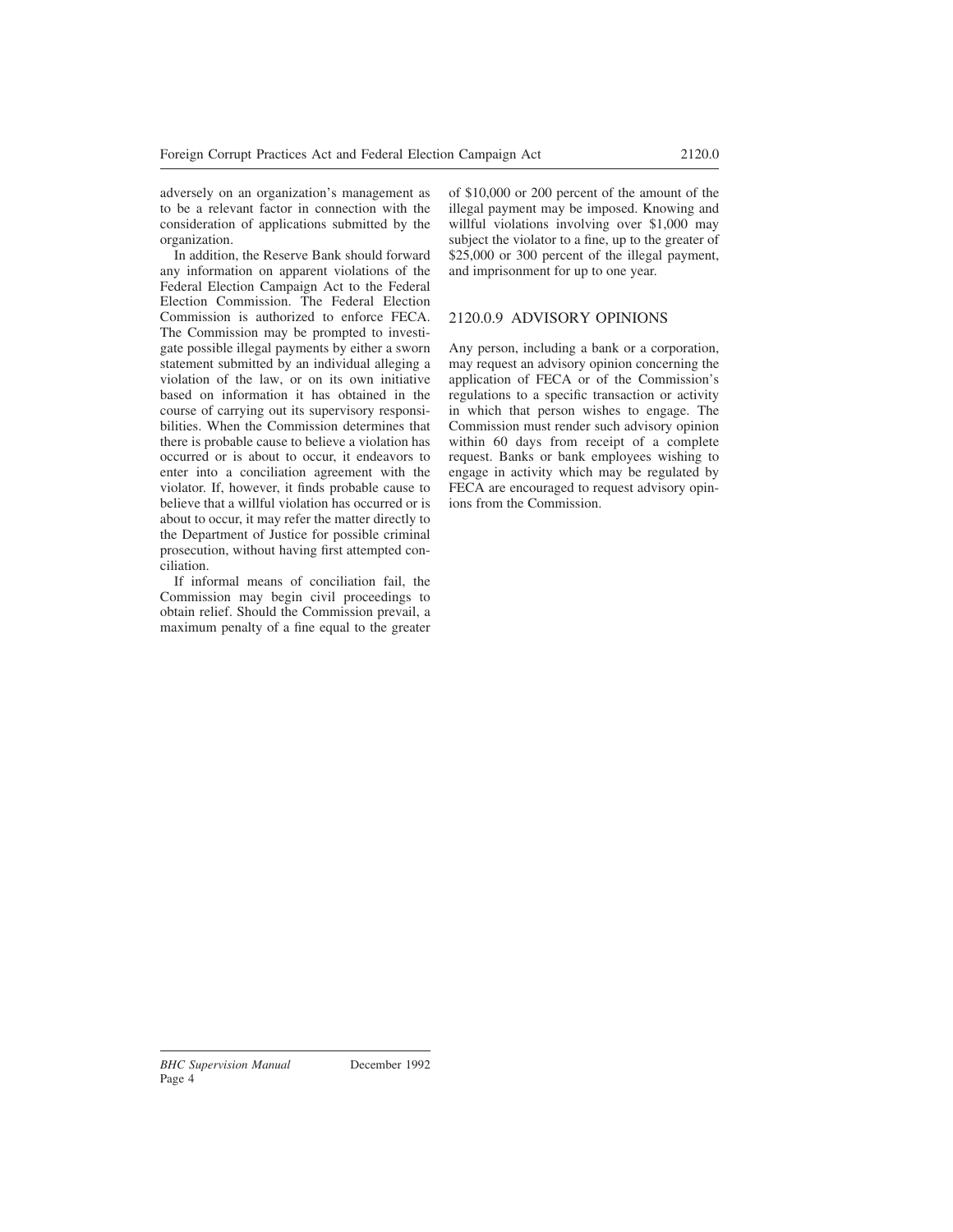Internal Credit-Risk Ratings at Large Firms

Techniques, practices, and tools for credit-risk management evolve with the challenges that firms face in their business-lending activities. For larger firms, the number and geographic dispersion of their borrowers make it increasingly difficult for such firms to manage their loan portfolios simply by remaining closely attuned to the performance of each borrower. As a result, one increasingly important component of the systems for controlling credit risk at larger firms is the identification of gradations in credit risk among their commercial loans, and the assignment of internal credit-risk ratings to loans that correspond to these gradations. The use of an internal rating process is appropriate and important for sound risk management at large firms. See [SR-98-25,](https://www.federalreserve.gov/boarddocs/srletters/1998/sr9825.htm) "Sound Credit Risk Management and the Use of Internal Credit Risk Ratings at Large Banking Organizations."

Effective internal rating systems support sophisticated credit-risk management. Supervisors and examiners, both in their inspections and other contacts with firms, should emphasize the importance of development and implementation of effective internal credit-rating systems and the critical role such systems should play in a firm's credit-risk-management process.

Internal rating systems are used at large firms for a range of purposes. At one end of this range, they are primarily used to determine approval requirements and identify problem loans. At the other end, the internal rating systems are an integral element of credit-portfolio monitoring and management, capital allocation, the pricing of credit, profitability analysis, and the detailed analysis to support the allowance. Internal rating systems being used for these latter purposes should be significantly richer and more robust than systems used for the purposes such as approval requirements and identifying problem loans.

A sound risk-management process should adequately illuminate the risks being taken to enable management to initiate and apply appropriate controls that balance risks against returns. Furthermore, the process should provide information as to the firm's overall appetite for risk, considering the uncertainties faced by lenders and the long-term viability of the firm. Accordingly, large firms should have strong risk-rating systems that address the range of lending activity and provide timely and accurate information for the firm's management to monitor, manage, and control credit risk. The rating system should also consider (1) the overall composition of the various portfolios by loan type, terms, and tenure, (2) an assessment of the risk exposure and credit concentrations to a particular type of loan, borrower, market, or industry and (3) information on risk profiles of individual borrowers. Moreover, such rating systems have an important role in (1) establishing an appropriate level for the allowance, (2) conducting internal analyses of loan and relationship profitability, (3) assessing capital adequacy, and possibly (4) administering performance-based compensation.<sup>1</sup>

Examiners should evaluate the adequacy of internal credit-risk-rating systems, including ongoing development efforts, when assessing both asset quality and the overall strength of a firm's risk management. In doing so, examiners should be cognizant that an internal riskidentification and -monitoring system should be consistent with the nature, size, and complexity of the firm's activities.

### 2122.0.1 APPLICATION TO LARGE HOLDING COMPANIES

The guidance provided in this section should be considered in scoping supervisory activities at "large" bank holding companies and savings and loan holding companies (collectively referred to as "firms" or "large firms").<sup>2</sup> In this context, those firms with significant involvement in relevant secondary-market credit activities, such as securitization of business loans or credit derivatives, should have more elaborate and formal approaches for managing the risks associated with these activities.<sup>3</sup> Structured and sophisticated arrangements for managing credit risk are more appropriate for larger firms than for smaller and less complex institutions. In performing their evaluation, examiners should also consider whether other elements of the risk-management process might compensate for any specific weaknesses attributable to an inadequate rating system.

*BHC Supervision Manual* November 2021

<sup>1.</sup> See the Board's Regulation Q (12 CFR part 217) for more information on capital requirements.

<sup>2.</sup> See [SR-14-9,](https://www.federalreserve.gov/supervisionreg/srletters/sr1409.pdf) "Incorporation of Federal Reserve Policies into the Savings and Loan Holding Company Supervision Program," for more information.

<sup>3.</sup> Secondary-market credit activities generally include loan syndications, loan sales and participations, credit derivatives, and asset securitizations, as well as the provision of credit enhancements and liquidity facilities to such transactions. Such activities are described further in section 2129.05.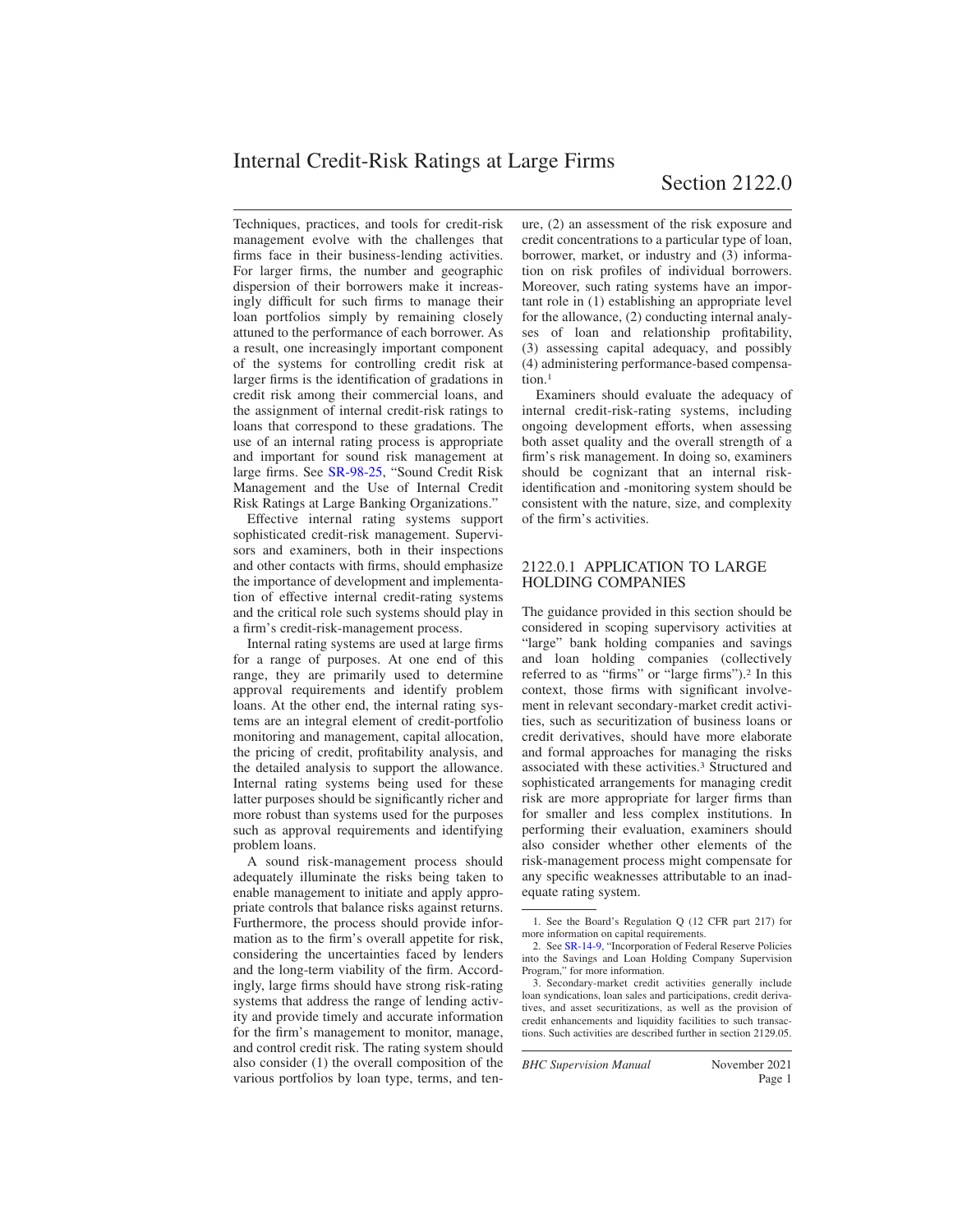In addition, examiners should review a firm's internal management information system reports to determine whether the portion of loans in lower-quality pass grades has grown significantly over time, and whether any such change might have negative implications for the adequacy of a firm's risk management or capital. Examiners should also consider whether a significant migration to higher-risk pass grades, or an overall large proportion of loans in a higher-risk pass grade, could have negative implications for the firm's asset-quality, including the adequacy of the allowance. Examiners should evaluate trends in categories associated with problem assets.

Examiners should discuss these issues, including a firm's plans to enhance existing credit-rating systems, with management. Inspection comments on the adequacy of risk-rating systems and the credit quality of the pass portfolio should be incorporated within the inspection report, noting deficiencies where appropriate.

#### 2122.0.2 SOUND PRACTICES IN FUNCTION AND DESIGN OF INTERNAL RATING SYSTEMS

A consistent and meaningful internal risk-rating system is useful for differentiating the degree of credit risk in loans and other sources of credit exposure. Although assigning such risk ratings necessarily involves subjective judgment and experience, a properly designed rating system will allow this judgment to be applied in a structured and consistent manner.

Credit-risk ratings are designed to reflect the quality of a loan or other credit exposure, and thus, explicitly or implicitly, the loss characteristics of that loan or exposure. In many instances, large firms link ratings' definitions to one or more measurable outcomes such as the probability of a borrower's default or expected loss, which couples the probability of default with some estimate of the amount of loss to be incurred in the event that a default occurs. In addition, credit-risk ratings may reflect the likelihood or severity of loss as well as the variability of loss over time, particularly as this relates to the effect of the business cycle. Linkage to these measurable outcomes gives greater clarity to risk-rating analysis and allows for more consistent evaluation of performance against relevant benchmarks.

A firm may distinguish the risks associated with the borrowing entity (essentially default risk) from the risks stemming from a particular transaction or structure (more oriented to loss in event of default). In documenting its creditadministration procedures, a firm should clearly identify whether risk ratings reflect the risk of the borrower or the risk of the specific transaction. In this regard, a firm may assign both a borrower and facility rating, based on an analysis of the loan's obligor and the structure and terms of the particular loan (that is, collateral or guarantees) which may strengthen or weaken the quality of the loan.

An effective rating scale should distinguish gradations of risk within a firm's portfolio so that there is clear linkage to loan quality (and/or loss characteristics), rather than just to levels of administrative attention.<sup>4</sup> Therefore, the rating system should be designed to address the range of risks typically encountered in the underlying businesses in the firm's loan portfolio. One reflection of this degree of meaning is that there should be a fairly wide distribution of a portfolio's outstanding loans or exposures across the rating grades, unless the loan portfolio is genuinely homogeneous. Many rating systems include grades intended solely to capture credits needing heightened administrative attention, such as so-called "watch" grades. Prompt and systematic tracking of credits requiring such attention is an essential element of risk management. However, to the extent such loans vary in the risk characteristics, isolating these loans in a single grade may detract from the rating system's ability to indicate risk. Therefore, a firm may use separate or auxiliary indicators to monitor risks in these loans.

Risk-rating systems that only identify loans that are classified for supervisory purposes or that require additional monitoring (that is, "watch" loans) generally are not sufficiently comprehensive in distinguishing risks. Such systems contribute little or nothing to evaluating the majority of loans in the portfolio—that is, loans for which no specific difficulties are present or foreseen. In some cases, these firms might also establish one or two risk grades for loans with limited perceived risk, such as those collateralized by cash or liquid securities. A conse-

<sup>4.</sup> See [SR-20-13,](https://www.federalreserve.gov/supervisionreg/srletters/SR2013.htm) "Interagency Guidance on Credit Risk Review Systems," for more information. Internal risk-rating systems and/or supporting documentation should be sufficient to enable examiners to reconcile the totals for the various internal risk ratings under the institution's system to the federal banking agencies' categories for those loans graded below "pass" (that includes special mention, substandard, doubtful, or loss).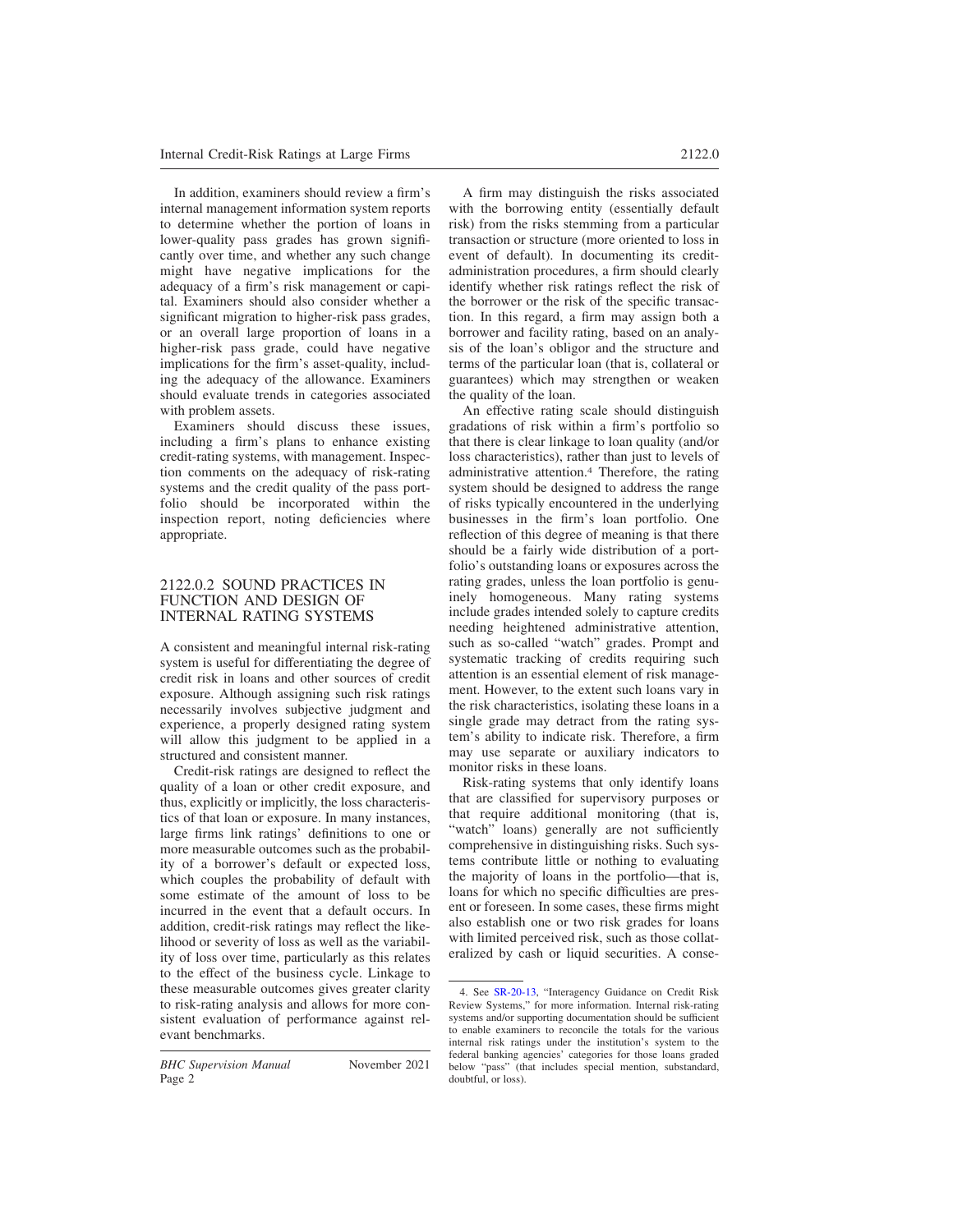quence of the ineffective rating systems described above is that the bulk of the loan portfolio falls into one or two remaining broad risk grades—representing "pass" loans that are neither extremely low risk nor current or emerging problem credits—even though such grades may encompass many different levels of underlying credit risk.

#### 2122.0.3 SOUND PRACTICES IN ASSIGNING AND VALIDATING INTERNAL RISK RATINGS

Objective ratings criteria as well as experience and judgment are critical both in making the credit decision and in assigning internal risk grades. Firms should develop clear and explicit criteria for each risk grade in their credit policies to promote consistency in assigning and reviewing grades. Criteria should be specified, even when addressing subjective or qualitative considerations, that allow for consistent assignment of risk grades to transactions with similar risk characteristics. Such criteria should include guidance both on the factors that should be considered in assigning a grade and how these factors should be weighed in arriving at a final grade.

Establishing clear rating criteria can promote consistency in assessing the financial condition of the borrower and other objective indicators of a transaction's risk. One vehicle for enhancing the degree of consistency and accuracy is the use of "guidance" or "target" financial ratios or other objective indicators of the borrower's financial performance as a point of comparison when assigning grades. Firms may also provide explicit linkages between internal grades and credit ratings issued by external parties as a reference point, for example, senior public debt ratings issued by one or more major ratings agencies. The use of default probability models, bankruptcy scoring, or other analytical tools can also be useful as supporting analysis. However, firms employing such techniques should identify the probability of default that is "typical" of each grade. The borrower's primary industry may also be considered, both in terms of establishing the broad characteristics of borrowers in an industry (for example, degree of vulnerability to economic cycles or long-term favorable or unfavorable trends in the industry) as well as a borrower's market share or competitive position in the industry.

In addition to quantitative indicators and tools, credit policies and ratings definitions should also cite qualitative factors that are incorporated into the assignment of a loan's rating. This might include (1) the strength and experience of the borrower's management, (2) the quality of financial information provided, and (3) the access of the borrower to alternative sources of funding. Addressing qualitative considerations in a structured and consistent manner when assigning a risk rating often requires experience and business judgment. Nonetheless, adequate consideration of these factors is important to assessing the risk of a transaction appropriately. In this regard, firms may choose to cite significant and specific points of comparison for qualitative factors in describing how such considerations can affect the rating (for example, whether a borrower's financial statements have been audited or merely compiled by its accountants, or whether collateral has been independently valued).

Some formalization of the rating process can be helpful in promoting accuracy and consistency. For example, the use of a ''risk-ratings analysis form'' can be utilized to (1) provide structure for identifying and addressing the relevant qualitative and quantitative elements for determining internal risk grades, and (2) document a loan's rating and the analysis or discussion of key quantitative and qualitative information utilized in assigning the rating.

Risk ratings should be reviewed, if not assigned, by independent credit-risk management or loan-review personnel both at the time the transaction is consummated and periodically over the life of the loan.<sup>5</sup> Such independent reviewers should reflect a level of experience and business judgment that is comparable to that of the line staff responsible for assigning and reviewing initial risk grades. An effective independent review should assess whether riskrating changes (and particularly downgrades) have been timely and appropriate. Independent reviews of individual ratings support the discipline of the rating assignments by allowing management to evaluate the performance of those individuals assigning and reviewing risk ratings. If a firm relies on outside consultants, auditors, or other third parties to perform all or part of this review role, such individuals should have appropriate credit assessment experience and have a clear understanding of the firm's policies and its risk-rating process.

Finally, firms should track performance or effectiveness of grades over time to gauge the

<sup>5.</sup> See section 2010.10 regarding internal loan review.